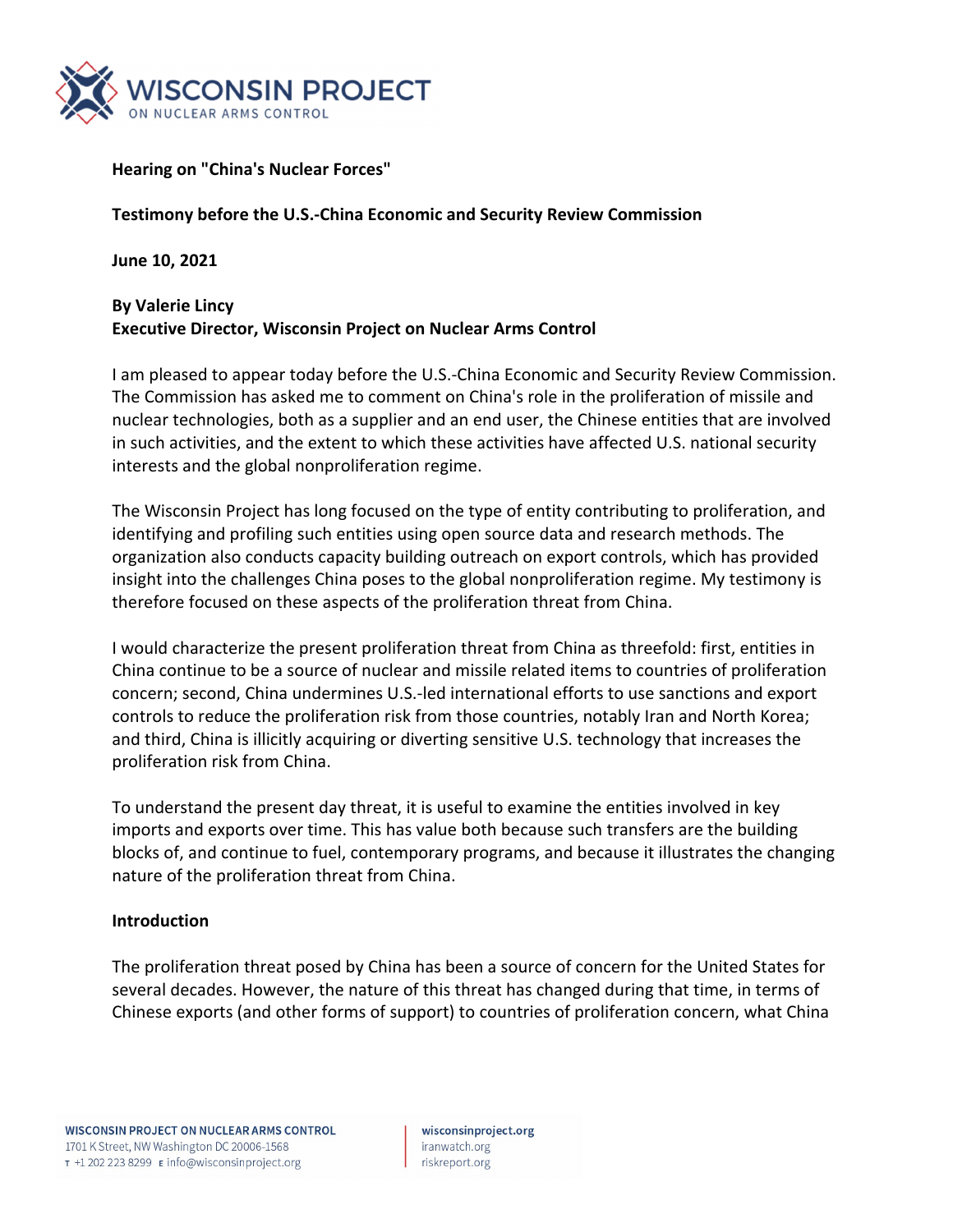seeks to acquire abroad for end use in China, and the involvement of the Chinese government and state-owned enterprises (SOEs) in this trade.<sup>1</sup>

The 1980s and early 1990s were years that saw nuclear and missile exports from China that were consequential for proliferation to Iran, Pakistan, and Saudi Arabia, among other countries. This trade was led by newly established, state‐directed firms. Illicit imports by China from the United States during this period likewise directly involved SOEs.

By the mid‐1990s, China began seeking to burnish its international image with regard to nonproliferation, which led it to adopt new laws regulating trade and to support multilateral nonproliferation initiatives and regimes. This coincided with economic development in China driven by the expansion of private enterprise. From this period, China has remained a regular source of sensitive items for countries of proliferation concern, but the trade is driven by nominally private companies and individuals and involves dual‐use material and technology. The Chinese government has adopted an (at best) passive response to this burgeoning trade, neither actively preventing nor punishing private entities for such exports or re‐exports.

Similarly, the Chinese government has balked at preventing its territory from hosting proliferation facilitators who provide financial and other support for North Korea, in violation of U.N. sanctions. Such facilitation has provided the Kim regime with billions of dollars in funds that could be used to support North Korea's nuclear and missile programs.

SOEs remain leading exporters of technology for nuclear energy programs and of unmanned aerial vehicles, which undermine the global nonproliferation regime. However these companies no longer transfer fissile material or fissile material production equipment to countries without the requirement of International Atomic Energy Agency (IAEA) safeguards, as was the case in earlier decades. SOEs also are responsible for misusing imports of advanced U.S. nuclear technology in the context of cooperative agreements with U.S. firms. This has led the U.S. Department of Energy to conclude that such imports pose a risk of proliferation or military diversion in China.<sup>2</sup> More recent trends reflect an effort by SOEs to use evasive techniques and exploit state‐led hacking to obtain U.S.‐controlled technology.

More broadly, the role of SOEs in carrying out formal Chinese government policies, such as Military‐Civil Fusion (MCF), Made in China 2025, and the Strategic Emerging Industries Plan, should also be seen as a proliferation threat. Such policies seek to exploit the tools of modern commerce and the overlap between the commercial and military demand for dual‐use

 $1$  An earlier report by the Wisconsin Project explores this shift. See Matthew Godsey and Valerie Lincy, "Gradual Signs of Change: Proliferation to and from China over Four Decades," Strategic Trade Review, Volume 5, Issue 8, Winter/Spring 2019, pp. 3-21, available at https://strategictraderesearch.org/wpcontent/uploads/2019/02/Strategic‐Trade‐Review‐WinterSpring‐2019.pdf.

<sup>&</sup>lt;sup>2</sup> "DOE Announces Measures to Prevent China's Illegal Diversion of U.S. Civil Nuclear Technology for Military or Other Unauthorized Purposes," Press Release, U.S. Department of Energy, October 11, 2018, available at https://www.energy.gov/articles/doe‐announces‐measures‐prevent‐china‐s‐illegal‐diversion‐us‐civil‐nuclear‐ technology.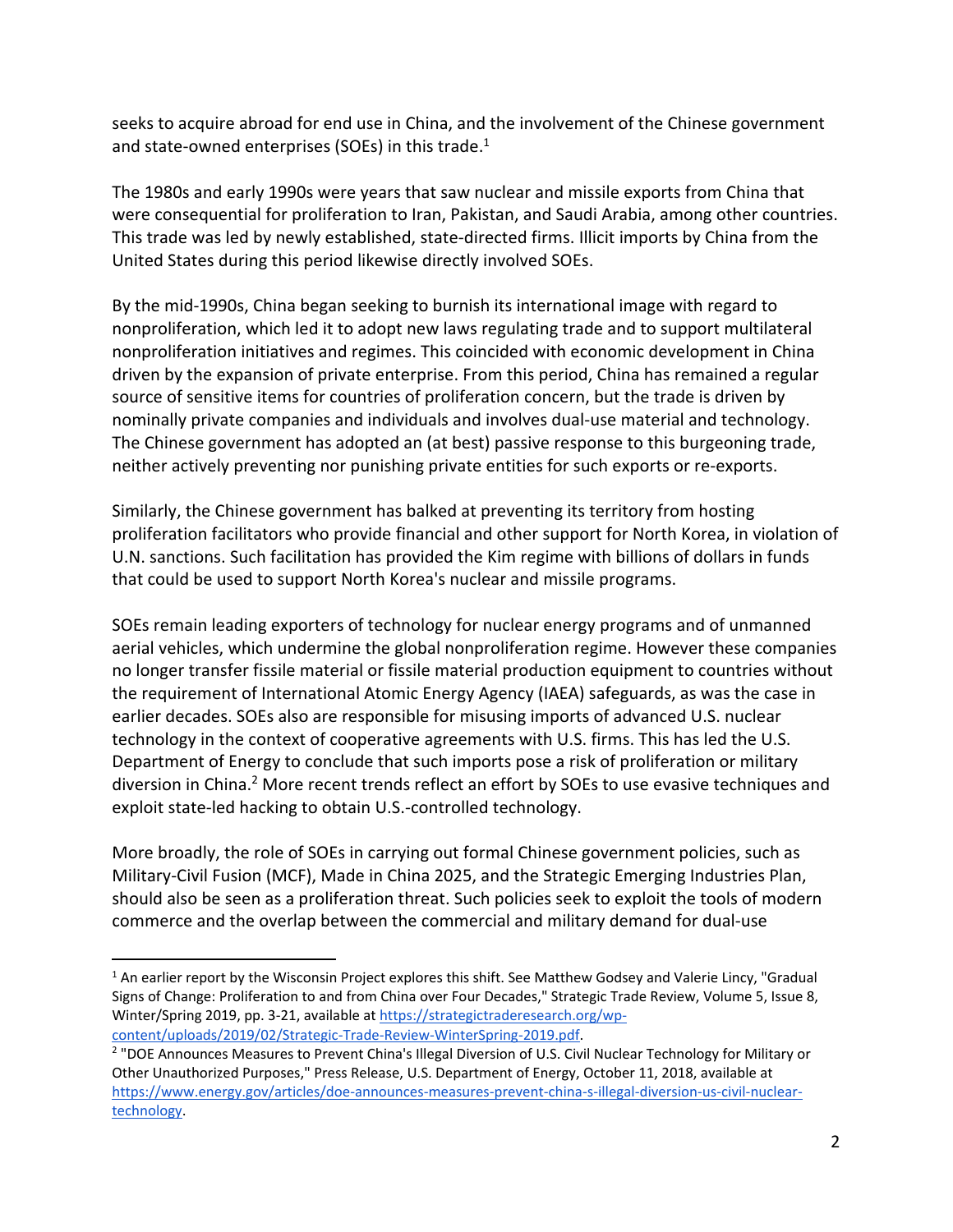technologies as a means of enhancing China's defense industrial base. Recent action by the U.S. government has rightly taken aim at this practice by targeting SOEs with financial, trade, and other restrictions.

Finally, China's expanding economic influence in many parts of the world makes it more difficult for the United States to convince partner countries to support U.S. counter and nonproliferation policies and undermines U.S. export control and nonproliferation capacity building in these countries.

## **Past nuclear and missile transfers by SOEs fueled proliferation that continues to present a challenge today.**

The Chinese government and prominent Chinese SOEs were at the forefront of strategically significant transfers in the 1980s and early 1990s. These transfers have served as the building blocks for nuclear weapon and weapon delivery programs in countries not party to the nuclear Non-Proliferation Treaty (NPT) that have developed nuclear weapons, in countries that have violated their NPT commitments, as well as in countries that have expressed a willingness to abrogate NPT commitments.

Major, confirmed nuclear‐capable missile transfers ended following a series of commitments by the Chinese government beginning in the mid‐1990s not to help states develop ballistic missiles capable of delivering nuclear weapons, using the Missile Technology Control Regime (MTCR) parameters to define such systems. Similarly, Chinese SOEs have increasingly observed nuclear nonproliferation norms in their nuclear export policies and practices. More recent transfers, while bounded to some extent by these norms, nevertheless have negative consequences for the nonproliferation regime.

I will examine several countries that have greatly benefited from Chinese support, describing key transfers over time and the Chinese entities involved in those transfers.

## *Pakistan*

 $\overline{a}$ 

The Chinese government has strong historic links to Pakistan's nuclear weapon and missile programs. China provided Pakistan with the material and expertise that served as the foundation for its nuclear weapon program from its inception, from sharing the complete design of a tested nuclear weapon in the early 1980s, to the supply of weapon‐grade uranium to fuel the design, to support in helping Pakistan produce its own weapon‐grade uranium using gas centrifuges.3

<sup>&</sup>lt;sup>3</sup> For a description of key transfers from China to Pakistan (and other countries) in the 1980s, see: Gary Milhollin and Gerard White, "Bombs from Beijing: A Report on China's Nuclear and Missile Exports," Wisconsin Project on Nuclear Arms Control, May 1, 1991, available at https://www.wisconsinproject.org/bombs-from-beijing-a-reporton‐chinas‐nuclear‐and‐missile‐exports/.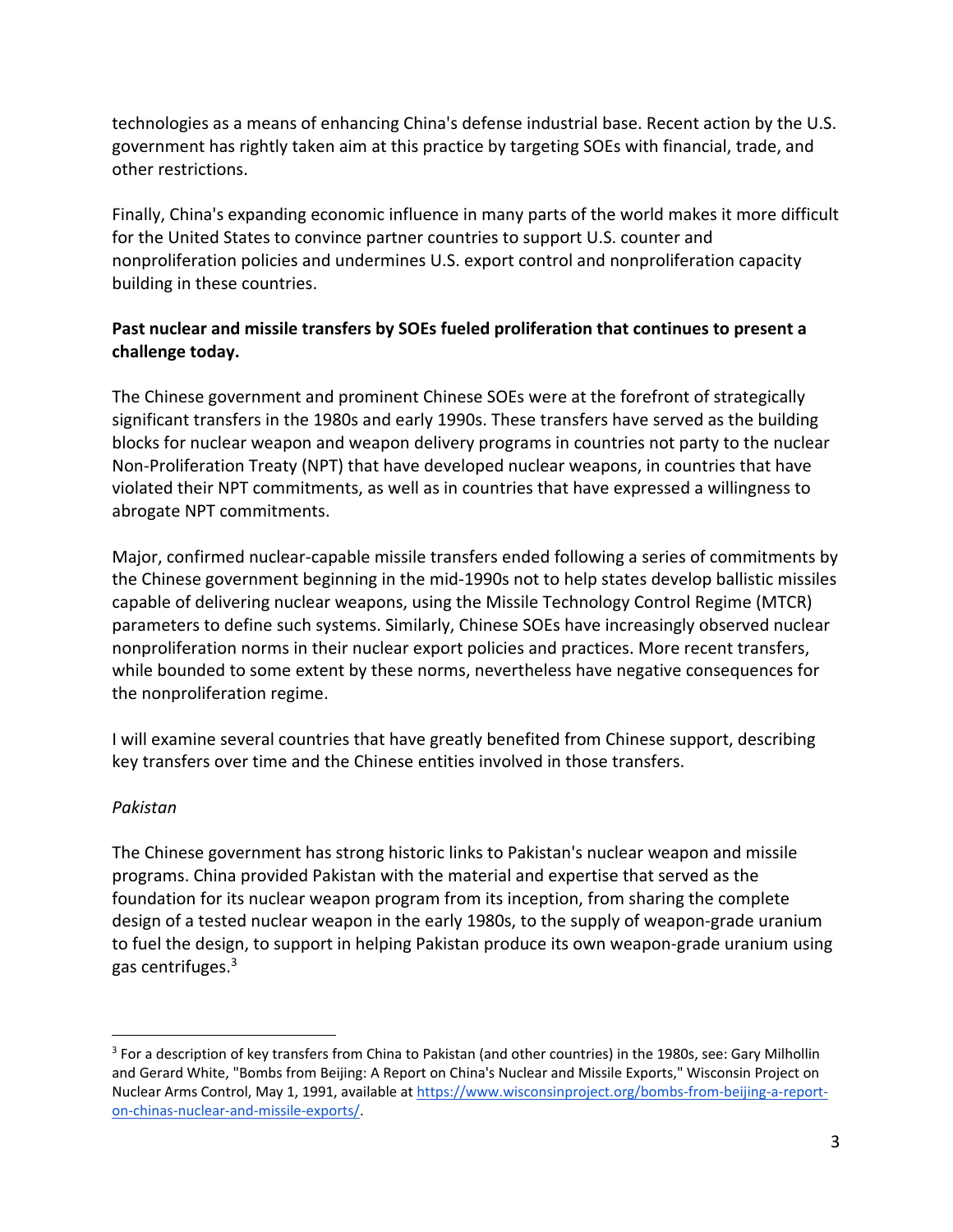China also provided Pakistan with a means of nuclear weapon delivery, with the export of the solid-fueled, short-range DF-11 (M-11) ballistic missile in the early 1990s.<sup>4</sup> This sale equipped Pakistan with a reliable, nuclear capable delivery system as it was in the midst of developing a nuclear weapon, which it would first test in 1998. This transfer was made by a now‐notorious SOE, China Precision Machinery Import‐Export Corporation (CPMIEC), which markets and sells missiles abroad on behalf of other state-owned firms.<sup>5</sup>

Between 1994 and 1995, another state‐owned enterprise, China Nuclear Energy Industry Corporation (CNEIC), shipped 5,000 ring magnets to Dr. A.Q. Khan Research Laboratories, a facility in Pakistan not subject to international nuclear safeguards.<sup>6</sup> Ring magnets are key components that stabilize centrifuges used in uranium enrichment. Again, the timing of the transfer was critical; Pakistan was actively developing nuclear weapons. The transfer from a subsidiary of China National Nuclear Corporation (CNNC), which is China's largest nuclear energy SOE, $7$  to one of the primary research organizations working on Pakistan's nuclear weapon program left no doubt that the export was a knowing contribution to Islamabad's accelerating nuclear effort.

While China may have since ceased direct transfers in support of Pakistan's nuclear weapons program, the nuclear partnership between the two countries remains extensive and problematic. China is Pakistan's primary nuclear partner, supplying a string of power reactors despite a commitment to avoid such sales to countries that do not have a comprehensive safeguards agreement with the IAEA, which Pakistan does not. $8$  When China joined the Nuclear Suppliers Group (NSG) in 2004, it indicated that it would continue to provide fuel and other services for the two reactors it had built at the Chashma facility (CHASNUPP‐1 and CHASNUPP‐ 2). Then in 2010, China announced that it would build two more reactors at Chashma (CHASNUPP‐3 and CHASNUPP‐4), arguing that these new units were grandfathered by a previous bilateral agreement with Islamabad.<sup>9</sup> In 2013, China and Pakistan signed an agreement for the construction of two additional reactors in Karachi (KANUPP‐2 and KANUPP‐3). Most

https://www.dni.gov/files/documents/China\_WMD\_2000.pdf..

<sup>4</sup> "China and Weapons of Mass Destruction: Implications for the United States," Conference Report, National Intelligence Council, November 5, 1999, available at https://www.dni.gov/files/documents/China\_WMD\_2000.pdf. 5 Evan S. Medeiros and Bates Gill, "Chinese Arms Exports: Policy, Players, and Process," Strategic Studies

Institute, August 2000, pp. 45‐47, available at https://press.armywarcollege.edu/monographs/132.

<sup>&</sup>lt;sup>6</sup> Shirley A. Kan, "China and Proliferation of Weapons of Mass Destruction and Missiles: Policy Issues," Congressional Research Service, February 26, 2003, available at https://fas.org/asmp/resources/govern/crs‐ rl31555.pdf; "China and Weapons of Mass Destruction: Implications for the United States," Conference Report, National Intelligence Council, November 5, 1999, available at

<sup>&</sup>lt;sup>7</sup> Pakistan Country Profile (Updated 2020), International Atomic Energy Agency World Wide Web site, available at https://cnpp.iaea.org/countryprofiles/Pakistan/Pakistan.htm.

<sup>8</sup> Guidelines for Nuclear Transfers, Part 1, Nuclear Suppliers Group, October 18, 2019, available at https://www.iaea.org/sites/default/files/publications/documents/infcircs/1978/infcirc254r14p1.pdf. Pakistan has implemented site-specific IAEA safeguard for its civilian nuclear facilities. But it does not allow access to its military nuclear facilities.

<sup>&</sup>lt;sup>9</sup> "Grid connection for Pakistani Hualong One unit," Press Release, China National Nuclear Corporation, March 22, 2021, available at https://en.cnnc.com.cn/2021-03/22/c 605154.htm. The first reactor in Kararchi (KANUPP-1), is a PHWR built by Canada that became operational in the 1970s.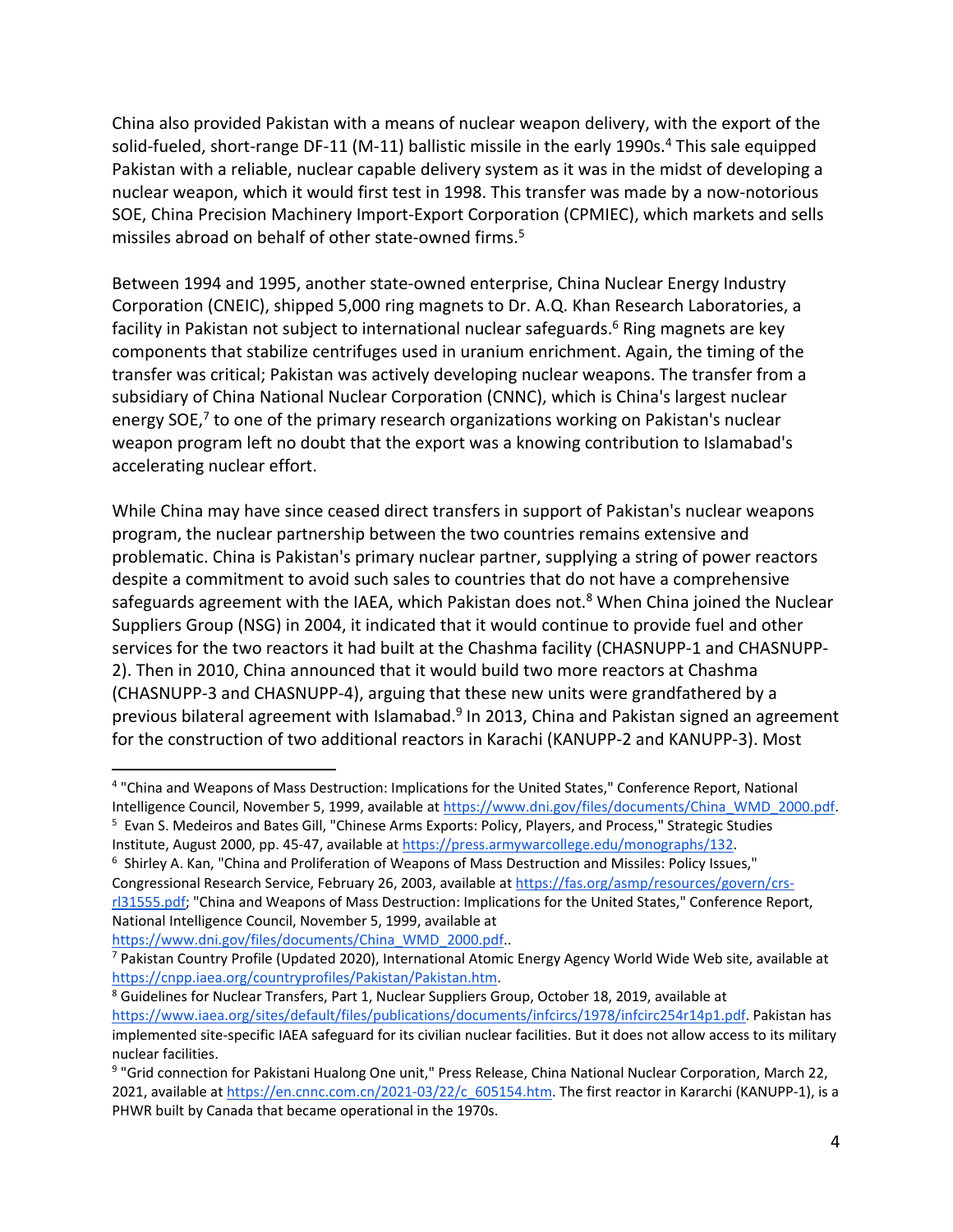recently, in 2017, China signed an agreement with Pakistan to build a fifth reactor at Chashma.10

SOEs play a vital role in these projects. All four operational reactors at Chashma were constructed by CNNC subsidiary China Zhongyuan Engineering Corporation (CZEC).11 CZEC also built KANUPP-2, is currently building KANUPP-3,<sup>12</sup> and will build the fifth reactor at Chashma.<sup>13</sup> Another CNNC subsidiary, CNEIC, supplied fuel assemblies and related core components to KANUPP‐2 and KANUPP‐3 in 2020, according to trade data reviewed by the Wisconsin Project. CNNC's main Pakistani counterpart in these projects is the Pakistan Atomic Energy Commission (PAEC). Since 1998, PAEC has been on the U.S. Department of Commerce's Entity List of end users subject to heightened export license requirements due to involvement in proliferation activities,<sup>14</sup> in response to Pakistan's nuclear weapon tests that year.

While the reactor projects described above are subject to site-specific IAEA safeguards, China's nuclear assistance to Pakistan nevertheless presents several proliferation challenges. First, it undermines China's NSG commitment. Second, it allows Pakistan to devote more of its unsafeguarded nuclear infrastructure to fissile material production for nuclear weapons. Islamabad produces enough fissile material for approximately 14 to 27 nuclear warheads per year, according to estimates from non-governmental experts.<sup>15</sup> Third, it provides Pakistan access to advanced nuclear technologies that would not otherwise be available to it, which could ultimately benefit the unsafeguarded program.

Major missile‐related transfers from SOEs to Pakistan declined after China agreed to adhere to (some) MTCR export standards. But such transfers have not ceased. In 2014, for example, Wuhan Sanjiang Import and Export Co. Ltd. shipped defense-related items to Pakistan's National Development Complex (NDC), which develops the Shaheen series of solid‐fueled

 $\overline{a}$ <sup>10</sup> "Third HPR1000 unit to build overseas," Press Release, China National Nuclear Corporation, November 22, 2017, available at https://en.cnnc.com.cn/2017‐11/22/c\_112681.htm.

<sup>&</sup>lt;sup>11</sup> "CZEC at a Glance," China Zhongyuan Engineering Corporation World Wide Web site, available at https://web.archive.org/web/20170122121640/http://www.czec.com.cn/zgzydwgcyxgsywbm/au/caag/index.htm; "Nuclear Power Reactors in the World," International Atomic Energy Agency, 2012, pp. 29, 71, available at http://www-pub.iaea.org/MTCD/publications/PDF/RDS2-32\_web.pdf.

<sup>&</sup>lt;sup>12</sup> Pakistan Country Profile (Updated 2020), International Atomic Energy Agency World Wide Web site, available at https://cnpp.iaea.org/countryprofiles/Pakistan/Pakistan.htm; "Nuclear Power: A Viable Option For Electricity Generation," Pakistan Atomic Energy Commission World Wide Web site, available at http://www.paec.gov.pk/NuclearPower/.

<sup>&</sup>lt;sup>13</sup> "Third HPR1000 unit to build overseas," Press Release, China National Nuclear Corporation, November 22, 2017, available at https://en.cnnc.com.cn/2017‐11/22/c\_112681.htm.

<sup>&</sup>lt;sup>14</sup> "India and Pakistan Sanctions and Other Measures," U.S. Department of Commerce, Bureau of Export Administration, Federal Register, Vol. 63, No. 223, November 19, 1998, pp. 64322, 64325, 64341, available at https://www.govinfo.gov/content/pkg/FR‐1998‐11‐19/pdf/98‐30877.pdf.

<sup>&</sup>lt;sup>15</sup> Hans M. Kristensen, Robert S. Norris, and Julia Diamond, "Pakistani Nuclear Forces, 2018," Bulletin of the Atomic Scientists, Vol. 74, No. 5, 2018, p. 352, available at https://doi.org/10.1080/00963402.2018.1507796.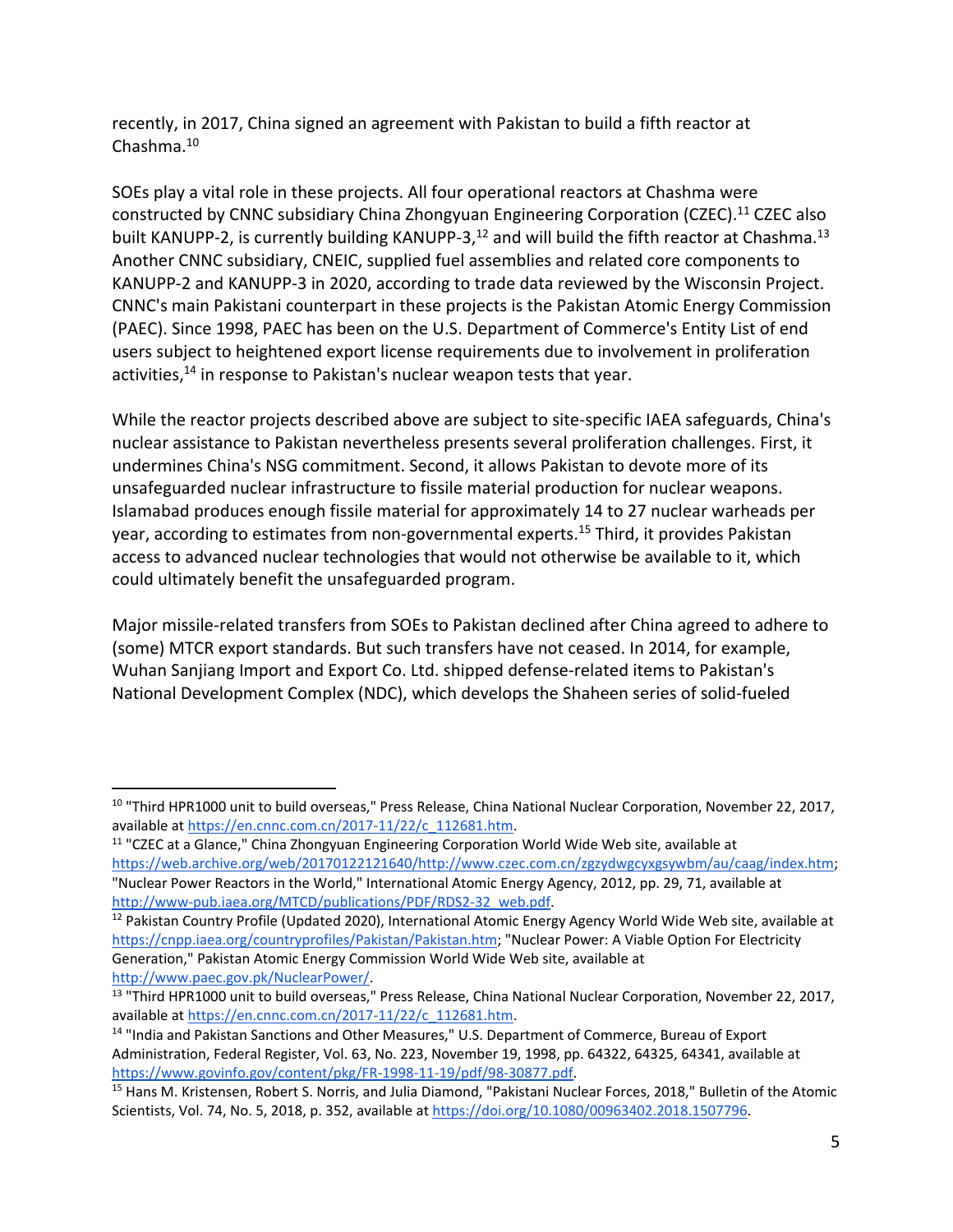ballistic missiles.16 Wuhan Sanjiang is subordinate to China Aerospace Science and Industry Corporation (CASIC).17 In 2017, Wuhan Sanjiang shipped components with applications in missile transporters and launchers to an entity connected to Pakistan's nuclear and missile work.18

Pakistan is also a beneficiary of China's expansive armed drone exports, including MTCR category I or near-category 1 systems, as well as the ability to produce them. These systems are produced by SOEs such as China Aerospace Science and Technology Corporation (CASC) and highlight the problematic nature of China's voluntary adherence to the MTCR.<sup>19</sup>

### *Saudi Arabia*

 $\overline{a}$ 

As Iran expands its nuclear program, there is ongoing concern that Saudi Arabia may seek to hedge against a future Iranian nuclear weapon by building its own expansive nuclear energy program. For instance, Saudi Arabia plans to build nuclear power reactors and has so far been unwilling to accept restrictions on uranium enrichment and reprocessing in the context of a nuclear technology cooperation agreement with the United States. Early transfers from SOEs in China provided Saudi Arabia with a means of nuclear weapon delivery and more recent support could improve delivery capability and help the Kingdom develop an indigenous uranium enrichment program.

In a well‐document case from 1988, China supplied 36 DF‐3 (CSS‐2) liquid‐fueled, intermediate‐ range ballistic missiles to Saudi Arabia.<sup>20</sup> The sale was negotiated by Poly Technologies, a firm formed in 1984 through the joint investment of China International Trust and Investment Corporation (CITIC) and the General Armament Department of the People's Liberation Army

<sup>&</sup>lt;sup>16</sup> Trade data reviewed by the Wisconsin Project; Haris N Khan, "Pakistan's Nuclear Program: Setting the Record Straight," Defense Journal, August 2010, p. 36, available via www.scribd.com; Feroz Hassan Khan, *Eating Grass: the Making of the Pakistani Bomb*, (Stanford: Stanford University Press: 2012), pp. 240, 242.

<sup>&</sup>lt;sup>17</sup> Wuhan Sanjiang Export and Import Co., Ltd., National Enterprise Credit Information Publicity System, available at http://www.gsxt.gov.cn/; "Brief Introduction of Space Sanjiang," China Space Sanjiang Group Co., Ltd. World Wide Web site, available at http://www.yzjs.casic.cn/n13740039/n13740062/c13740102/content.html (in Chinese).

<sup>&</sup>lt;sup>18</sup> Trade data reviewed by the Wisconsin Project; Wu Xuelei, "Development History, Status and Tendency of Foreign Military Truck (Part IV)," June 2001, China Academy of Launch Vehicle Technology World Wide Web site, available at

https://web.archive.org/web/20060831204645/http://www.calt.com/information/magazine/200106/016WXL.ht m (in Chinese).

<sup>&</sup>lt;sup>19</sup> Franz-Stefan Gafney, "China, Pakistan to Co-Produce 48 Strike-Capable Wing Loong II Drones," the Diplomat, October 8, 2018, available at https://thediplomat.com/2018/10/china-pakistan-to-co-produce-48-strike-capablewing-loong-ii-drones/; Gabriel Dominguez, "Pakistan receives five CH-4 UAVs from China," Jane's Defense Weekly, January 27, 2021, available at https://www.janes.com/defence‐news/news‐detail/pakistan‐receives‐five‐ch‐4‐ uavs-from-china; George Nacouzi et al., "Assessment of the Proliferation of Certain Remotely Piloted Aircraft Systems," RAND Corporation, 2018, p. 15, available at https://www.rand.org/pubs/research\_reports/RR2369.html. <sup>20</sup> Ethan Meick, "China's Reported Ballistic Missile Sale to Saudi Arabia: Background and Potential Implications," U.S.‐China Economic and Security Review Commission, June 16, 2014, available at

https://www.uscc.gov/sites/default/files/Research/Staff%20Report\_China's%20Reported%20Ballistic%20Missile% 20Sale%20to%20Saudi%20Arabia\_0.pdf.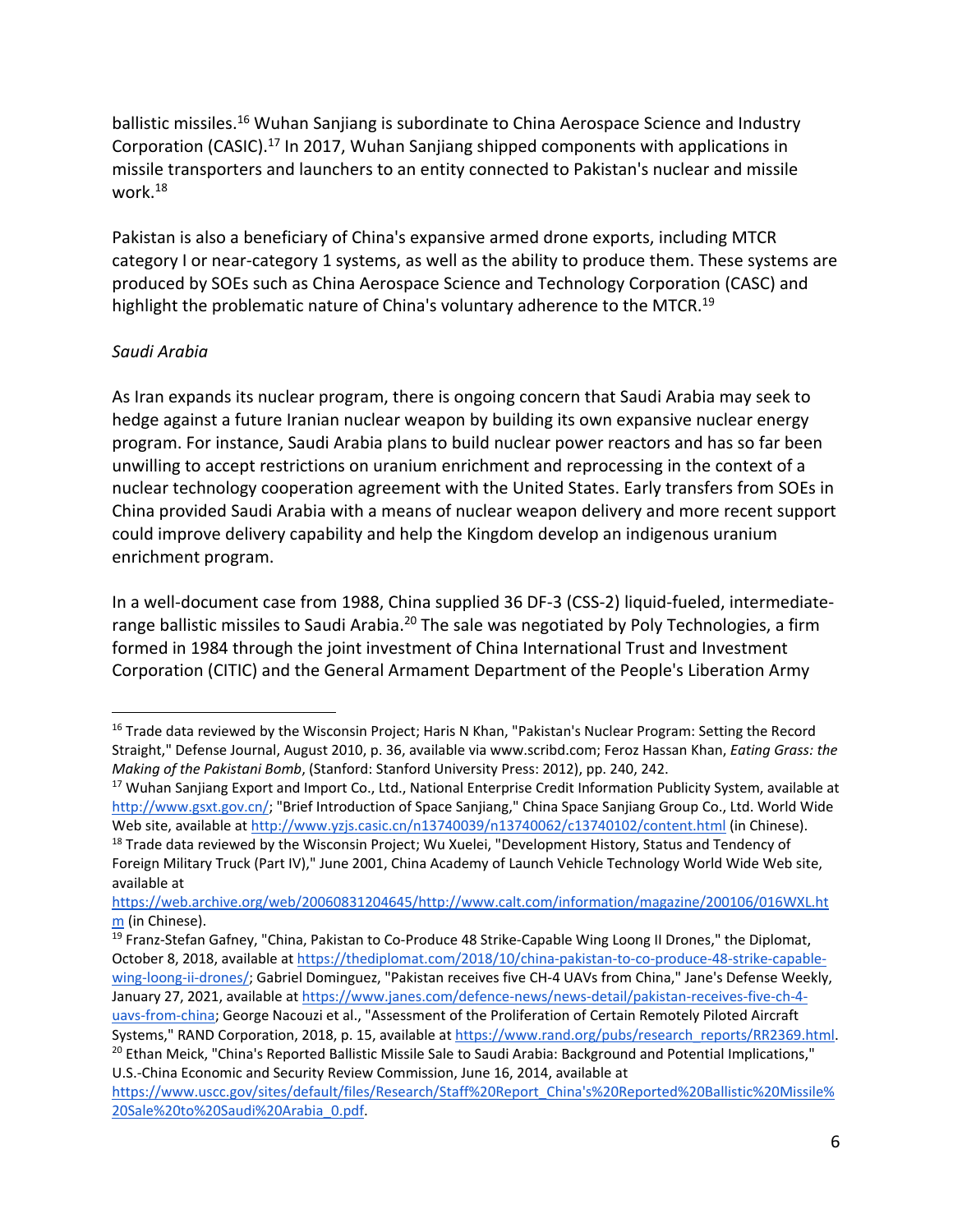$(PLA).<sup>21</sup>$  This was the first time that any country had sold intermediate-range missiles to a country in the Middle East and the first time that China had sold a strategic missile. The DF‐3 was used in the Chinese arsenal to deliver nuclear warheads over 1,500 miles. Because of its poor accuracy, the DF‐3 was considered suitable mainly for nuclear missions, making it a worrisome choice for Saudi Arabia, a country without nuclear weapons; however, the variant sold to Saudi Arabia was reportedly modified to allow it to carry a conventional payload. The sale included assistance in the construction of two missile bases south of Riyadh, as well as the provision of Chinese military personnel for help with maintenance, operations, and training.<sup>22</sup>

In 2007, Saudi Arabia reportedly received China's DF-21 (CSS-5) ballistic missile,<sup>23</sup> a solid-fueled, medium‐range missile, with both nuclear and conventional variants. The missile is a product of China's largest missile producer, CASIC.<sup>24</sup> The alleged transfer would provide Saudi Arabia with a shorter-range but more mobile and accurate alternative to the DF-3 – more effective for conventional missions but also potentially providing the Kingdom with a much‐improved nuclear weapon delivery option. Little is known about those involved in negotiating the alleged transfer of the DF‐21 and China has not confirmed it. However, any such transfer could not take place without the involvement of the state. The transfer allegedly took place well after the Chinese government's pledge to follow MTCR export standards.

Most recently, in 2019, open source analysis by private research groups indicate that Saudi Arabia has built a solid fuel missile engine production and test facility at al‐Watah, possibly with Chinese assistance.25 The location had previously been identified as a missile base but commercial satellite imagery indicates new construction elements that would support missile production.26 Again, this support would have been provided after China's informal MTCR adherence and necessarily would have involved the state.

Saudi Arabia has also benefited from armed drone exports from China, potentially including MTRC category I or near‐category 1 systems, as well as production lines. Armed drones

<sup>22</sup> Ethan Meick, "China's Reported Ballistic Missile Sale to Saudi Arabia: Background and Potential Implications," U.S.‐China Economic and Security Review Commission, June 16, 2014, available at

https://www.uscc.gov/sites/default/files/Research/Staff%20Report\_China's%20Reported%20Ballistic%20Missile% 20Sale%20to%20Saudi%20Arabia\_0.pdf.

<sup>21</sup> Evan S. Medeiros, *Reluctant Restraint: The Evolution of China's Nonproliferation Policies and Practices, 1980‐ 2004* (Stanford: Stanford University Press, 2007), pp. 104‐108.

<sup>&</sup>lt;sup>23</sup> Jeff Stein, "The CIA Was Saudi Arabia's Personal Shopper," Newsweek, January 29, 2014, available at https://www.newsweek.com/2014/01/31/cia‐was‐saudi‐arabias‐personal‐shopper‐245128.html.

<sup>&</sup>lt;sup>24</sup> "CASIC DF-21D Unveiled at the Victory Parade," China Aerospace Science and Industry Corporation World Wide Web site, September 6, 2015, available at

http://www.casic.com.cn/n12377419/n12378214/n2354949/n2354967/c2367928/content.html (in Chinese).

<sup>&</sup>lt;sup>25</sup> Paul Sonne, "Can Saudi Arabia produce ballistic missiles? Satellite imagery raises suspicions," Washington Post, January 23, 2019, available at https://www.washingtonpost.com/world/national-security/can-saudi-arabiaproduce‐ballistic‐missiles‐satellite‐imagery‐raises‐suspicions/2019/01/23/49e46d8c‐1852‐11e9‐a804‐ c35766b9f234\_story.html.

<sup>&</sup>lt;sup>26</sup> Jamie Withorne, "Saudi Arabia's Suspect Missile Site and the Saudi Nuclear Program," James Martin Center for Nonproliferation Studies, Middlebury Institute of International Studies at Monterey, March 26, 2019, available at https://nonproliferation.org/saudi-arabia-briefing-dc/.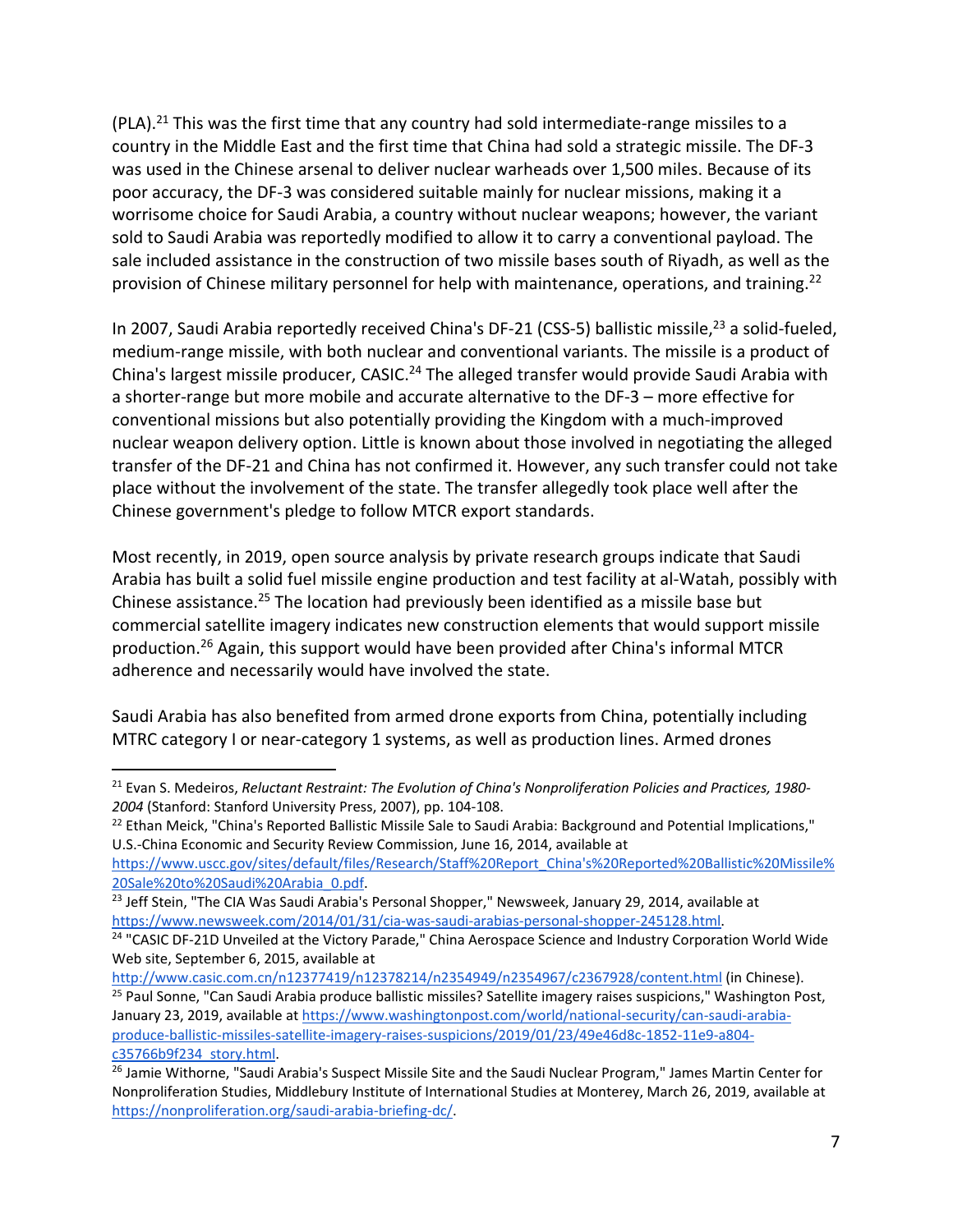produced by SOEs Aviation Industry Corporation of China's (AVIC) Chengdu Aircraft Industry Group (CAIG) and CASC have been delivered to the Kingdom, and a license agreement allowing for domestic production of such systems has reportedly been signed.<sup>27</sup> These sales undermine U.S. efforts to control the proliferation of armed drones, with China serving as a ready supplier of such technology with little to no requirements placed on potential clients.

Leading Chinese SOEs are also involved in Saudi Arabia's civilian nuclear energy and nuclear material mining programs. In 2016, China Nuclear Engineering and Construction Corporation (CNECC), a CNNC subsidiary, signed a memorandum of understanding with King Abdullah City for Atomic and Renewable Energy to construct a high‐temperature gas‐cooled reactor in Saudi Arabia.28 In 2017, CNNC signed a memorandum of understanding with the Saudi Geological Survey (SGS) to explore uranium and thorium deposits in Saudi Arabia.<sup>29</sup> That same year CNECC reportedly signed a memorandum of understanding with the Saudi Technology Development Corporation to study the feasibility of constructing a high‐temperature reactor seawater desalination plant in Saudi Arabia.<sup>30</sup> In 2019, another CNNC subsidiary, the Beijing Research Institute of Uranium Geology (BRIUG), reportedly completed a survey of Saudi uranium ore reserves, identifying reserves that could produce over 90,000 tons of uranium.<sup>31</sup> In the same year, BRIUG held talks with the Saudi Ministry of Industry and Mining on uranium and thorium exploration projects in Saudi Arabia.<sup>32</sup> While these activities all relate to civilian nuclear energy development plans, they nonetheless undermine U.S. efforts to convince the Kingdom not to pursue uranium enrichment, which would increase Saudi Arabia's latent ability to develop nuclear weapons in the future.

#### *Iran*

<sup>&</sup>lt;sup>27</sup> Cholpon Orozobekova and Marc Finaud, "Regulating and Limiting the Proliferation of Armed Drones: Norms and Challenges," Geneva Centre for Security Policy, August 2020, pp. 15‐17, available at

https://dam.gcsp.ch/files/doc/regulating-and-limiting-the-proliferation-of-armed-drones-norms-and-challenges. <sup>28</sup> "Updates on Saudi National Atomic Energy Project (SNAEP)," Second Meeting of the Technical Working Group for Small and Medium‐sized or Modular Reactor (TWG‐SMR), Saudi National Atomic Energy Project, July 2019, p. 15, available at https://nucleus.iaea.org/sites/htgr‐kb/twg‐smr/Documents/TWG‐

<sup>2</sup>\_2019/B07\_Updates%20on%20Saudi%20National%20Atomic%20Energy%20Project%20(SNAEP)%20for%20IAEA% 20SMR‐TWG%2020190708.pdf; "China, Saudi Arabia agree to build HTR," World Nuclear News, January 20, 2016, available at https://www.world‐nuclear‐news.org/NN‐China‐Saudi‐Arabia‐agree‐to‐build‐HTR‐2001164.html.

<sup>&</sup>lt;sup>29</sup> "CNNC and Saudi Arabia Expedite Uranium and Thorium Collaborations," Press Release, China National Nuclear Corporation, September 01, 2017, available at http://en.cnnc.com.cn/2017‐09/01/c\_101806.htm.

<sup>&</sup>lt;sup>30</sup> "Memorandum of Understanding Signed for the Joint Venture Company of the Saudi High Temperature Reactor Desalination Project," China Nuclear Power Information Network, August 29, 2017, available at http://www.heneng.net.cn/index.php?mod=news&category\_id=8?oclnynhfkbtdgmyn&action=show&article\_id=46 812 (in Chinese).

<sup>31</sup> Emma Graham-Harrison, Stephanie Kirchgaessner, and Julian Borger, "Revealed: Saudi Arabia May Have Enough Uranium Ore to Produce Nuclear Fuel," the Guardian, September 17, 2020, available at https://www.theguardian.com/world/2020/sep/17/revealed-saudi-arabia-may-have-enough-uranium-ore-toproduce‐nuclear‐fuel.

<sup>&</sup>lt;sup>32</sup> "President Li Ziying Led a Delegation to Visit Saudi Arabia's Deputy Minister of Industry and Mining Mudaifei," Press Release, Beijing Research Institute of Uranium Geology, November 6, 2019, available at http://www.briug.cn/index.php?m=content&c=index&a=show&catid=23&id=1569 (in Chinese).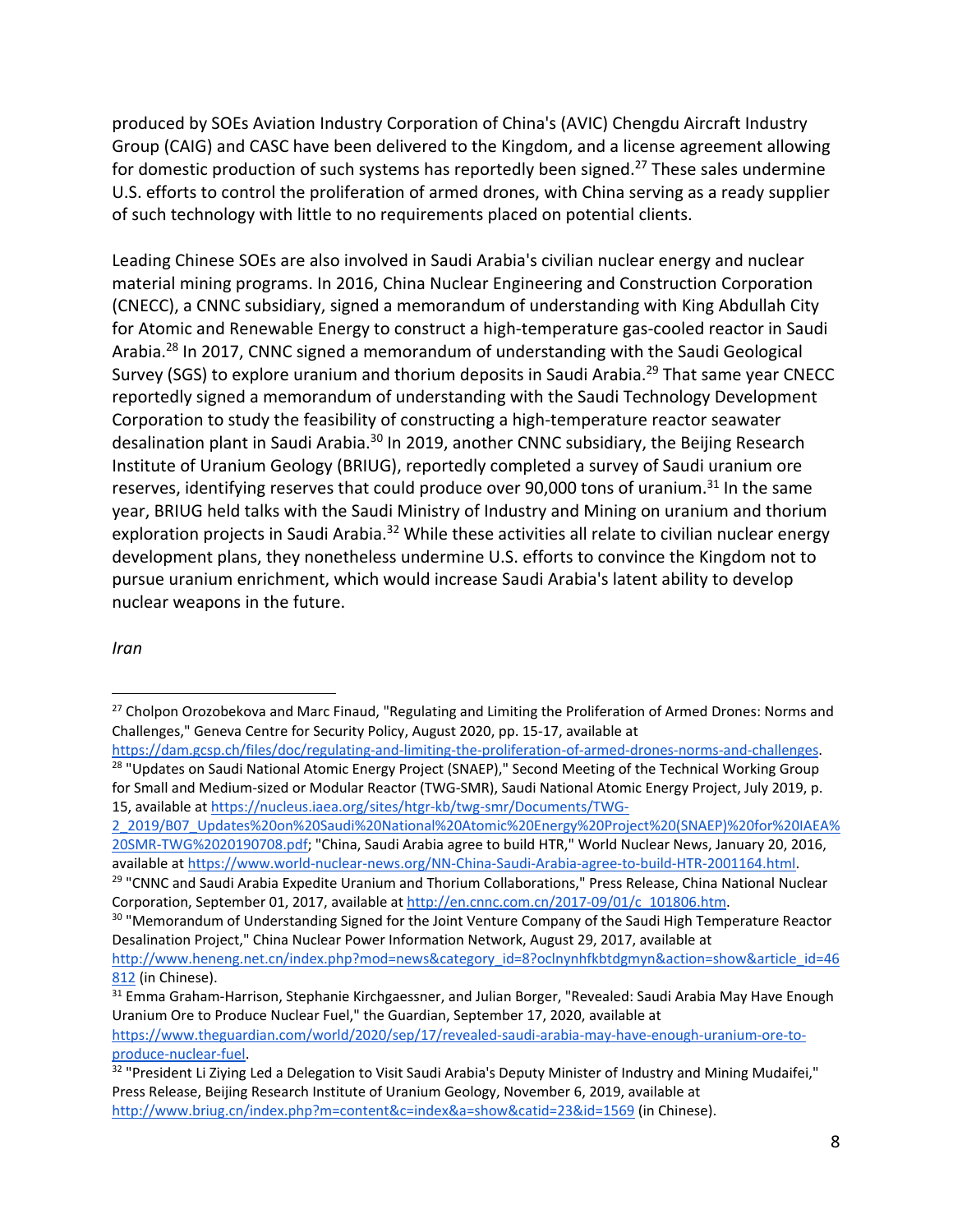China was an early supporter of Iran's nuclear program in the years after the Iran‐Iraq War, when that program was once again moving forward. China is believed to have supported uranium mining in Iran, including at the Saghand uranium mine.<sup>33</sup> Experts from BRIUG have conducted scientific exchanges with Iranian nuclear scientists and Chinese experts allegedly participated in exploration work in Iran.<sup>34</sup> China is also widely acknowledged to be the source of information for the conversion plant at Isfahan. Despite a 1997 agreement with the United States to end cooperation with Iran in the nuclear field, China appears to have provided Iran with a blueprint for the plant as well as design information and test reports for equipment.<sup>35</sup>

Both the Saghand mine and conversion plant remain in operation today. They are key facilities in the front end of Iran's nuclear fuel cycle, providing a domestic source of uranium hexafluoride – the feedstock for Iran's gas centrifuge enrichment program.<sup>36</sup>

Beijing has also been a major supplier of ballistic missile technology to Iran, beginning in the late 1980s. In 1998, the Commission to Assess the Ballistic Missile Threat to the United States reported that China had "carried out extensive transfers to Iran's solid‐fueled ballistic missile program."37 In June 2006, the U.S. Treasury Department sanctioned CPMIEC for the sale of MTCR‐controlled goods to Shahid Bagheri Industrial Group (SBIG), an organization responsible for Iran's solid-fueled ballistic missile program.<sup>38</sup>

SOEs continue to play a role in supplying Iran's missile program, although they have done so less overtly than in previous decades. In 2017, the Treasury Department sanctioned Wuhan Sanjiang Export and Import Co. Ltd. for selling more than \$1 million worth of navigation‐related gyrocompasses and specialized sensors to Shiraz Electronics Industries (SEI), a producer of military electronics subordinate to Iran's Ministry of Defense and Armed Forces Logistics

https://www.iaea.org/sites/default/files/gov2003‐75.pdf.

<sup>33</sup> David Albright, Jacqueline Shire, and Paul Brannan, "Is Iran Running out of Yellowcake?," Institute for Science and International Security, February 11, 2009, p. 2, available at https://isis-online.org/uploads/isisreports/documents/Iran\_Yellowcake\_11Feb2009.pdf.

<sup>&</sup>lt;sup>34</sup> Prepared Testimony by Gary Milhollin Before the Senate Foreign Relations Committee Hearing: The Arming of Iran, May 6, 1997, available at https://www.iranwatch.org/library/governments/united-states/congress/hearingsprepared‐statements/prepared‐testimony‐gary‐milhollin‐senate‐foreign‐relations‐committee‐hearing‐0.

<sup>&</sup>lt;sup>35</sup> "Implementation of the NPT Safeguard Agreement in the Islamic Republic of Iran," International Atomic Energy Agency, GOV/2003/75, November 10, 2003, annex 1, p. 1, available at

<sup>&</sup>lt;sup>36</sup> For a complete list of Iran's declared and suspected nuclear sites, see "Table of Iranian Nuclear Sites and Related Facilities," Iran Watch, updated March 31, 2021, available at https://www.iranwatch.org/our‐ publications/weapon‐program‐background‐report/table‐irans‐principal‐nuclear‐facilities.

<sup>&</sup>lt;sup>37</sup> "Executive Summary of the Report of the Commission to Assess the Ballistic Missile Threat to the United States," Commission To Assess the Ballistic Missile Threat to the United States, July 15, 1998, available at https://fas.org/irp/threat/bm‐threat.htm.

<sup>&</sup>lt;sup>38</sup> "Treasury Designates U.S. and Chinese Companies Supporting Iranian Missile Proliferation," Press Release, U.S. Department of the Treasury, June 13, 2006, available at http://www.treasury.gov/press‐center/press‐ releases/Pages/js4317.aspx.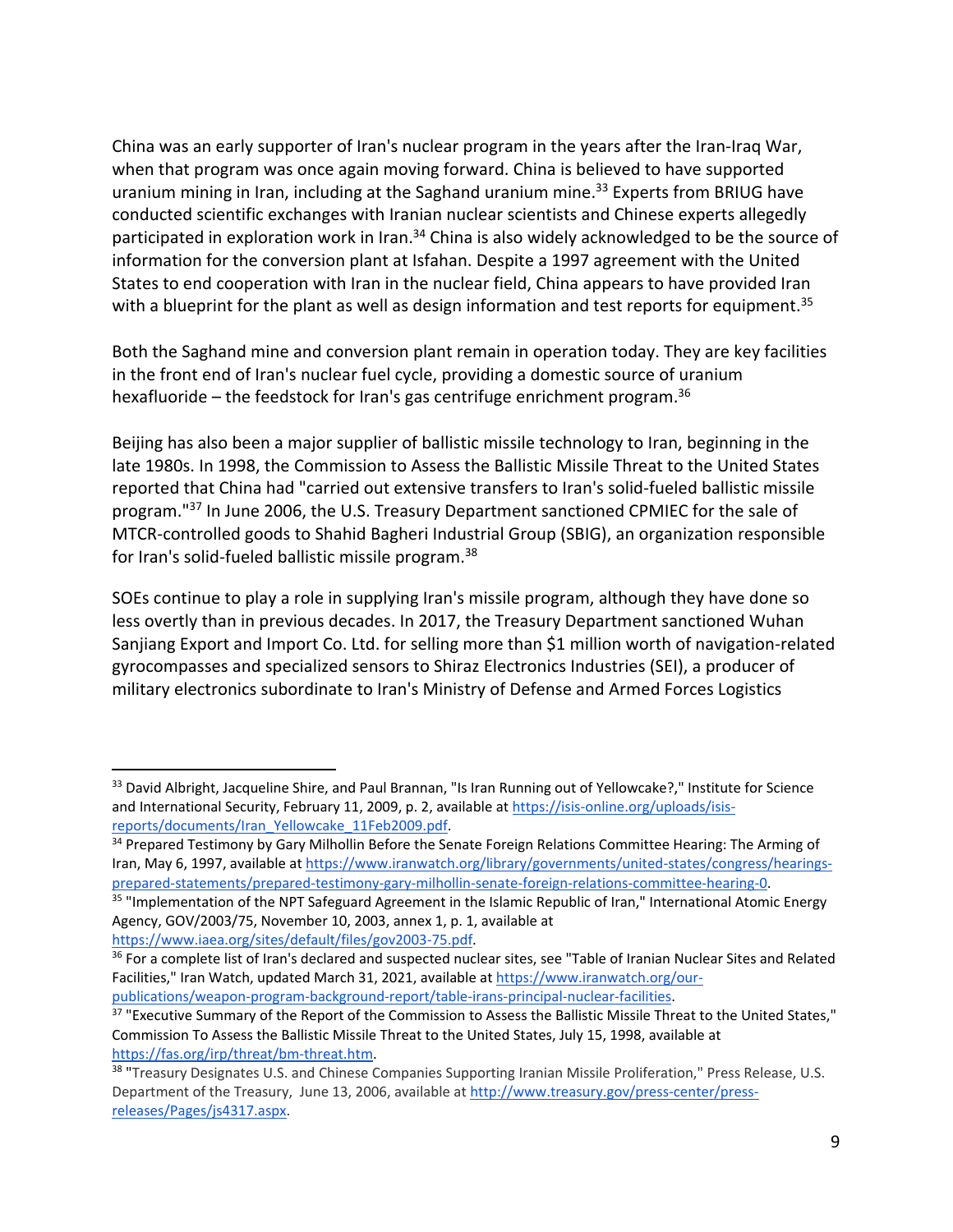(MODAFL).39 The State Department also sanctioned Wuhan Sanjiang in February 2020 pursuant to the Iran, North Korea, and Syria Nonproliferation Act (INKSNA) for supporting Iran's missile program.40

#### *North Korea*

1

SOEs have provided some support for North Korea's ballistic missile program through technology and knowledge transfers since the 1990s. In 1998, SOE China Academy of Launch Vehicle Technology (CALT), a CASC subordinate,<sup>41</sup> allegedly worked with North Korea on its space program to develop satellites, with reports suggesting that the cooperation may have been linked to development of the Taepodong‐1 medium‐range ballistic missile. In 1999, China reportedly sold specialty steel with missile applications to North Korea, as well as accelerometers, gyroscopes, and precision grinding machinery.<sup>42</sup>

While Chinese support for North Korea's missile program shifted away from SOEs after the 1990s, one notable exception was the 2011 transfer of six eight‐axle, off‐road lumber transporters manufactured by Hubei Sanjiang Space Wanshan Special Vehicle Co., Ltd and exported by Wuhan Sanjiang Import and Export Co. Ltd. Both firms are subordinate to China Space Sanjiang Group Co., Ltd., which is overseen by CASIC.<sup>43</sup> Subsequent investigations by the United Nations and the United States concluded that North Korea had illicitly converted the vehicles to ballistic missile transporter‐erector‐launchers (TELs), and the United Nations recommended that countries deny the export of such items to North Korea. China is known to have disregarded this recommendation on at least one occasion, exporting three‐axle trucks that were converted by North Korea for use transporting guided artillery rockets.<sup>44</sup> The trucks

42 Shirley A. Kan, "China and Proliferation of Weapons of Mass Destruction and Missiles: Policy Issues," Congressional Research Service, January 5, 2015, pp. 18‐19, available at https://fas.org/sgp/crs/nuke/RL31555.pdf. 43 "Treasury Designates the IRGC under Terrorism Authority and Targets IRGC and Military Supporters under Counter‐Proliferation Authority," Press Release, U.S. Department of the Treasury, October 13, 2017, available at https://www.treasury.gov/press‐center/press‐releases/Pages/sm0177.aspx; "Report of the Panel of Experts established pursuant to resolution 1874 (2009)," United Nations, S/2013/337, June 11, 2013, pp. 26‐28, available at https://undocs.org/S/2013/337; "Brief Introduction of Space Sanjiang," China Space Sanjiang Group Co., Ltd. World Wide Web site, available at http://www.yzjs.casic.cn/n13740039/n13740062/c13740102/content.html (in Chinese).

<sup>&</sup>lt;sup>39</sup> "Treasury Designates the IRGC under Terrorism Authority and Targets IRGC and Military Supporters under Counter‐Proliferation Authority," Press Release, U.S. Department of the Treasury, October 13, 2017, available at https://www.treasury.gov/press‐center/press‐releases/Pages/sm0177.aspx.

<sup>&</sup>lt;sup>40</sup> "New Sanctions under the Iran, North Korea, and Syria Nonproliferation Act (INKSNA)," Press Release, U.S. Department of State, February 25, 2020, available at https://2017-2021.state.gov/new-sanctions-under-the-irannorth-korea-and-syria-nonproliferation-act-inksna/index.html.

<sup>41 &</sup>quot;Organization," China Aerospace Science and Technology Corporation World Wide Web site, available at http://english.spacechina.com/n16421/n17138/n2357690/index.html.

<sup>44</sup> "Report of the Panel of Experts established pursuant to resolution 1874 (2009)," United Nations, S/2016/157, February 24, 2016, pp. 39-40, available at https://undocs.org/S/2016/157.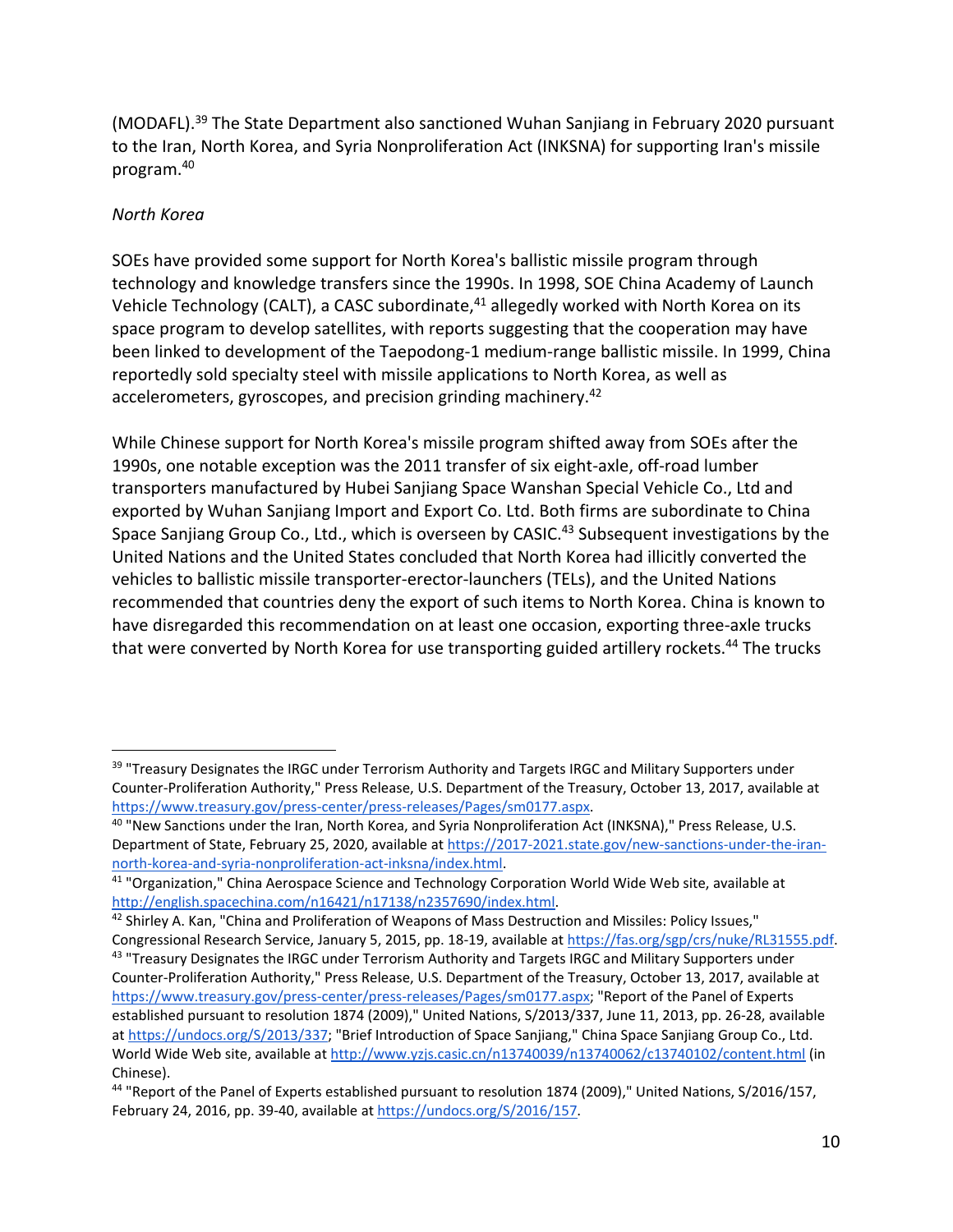were reportedly manufactured by China National Heavy Duty Truck Group Co., Ltd. (Sinotruk), an SOE truck manufacturer.45

Chinese SOEs have had little involvement in nuclear‐related proliferation to North Korea. However, China's support to Pakistan's nuclear program is recognized as a case of secondary proliferation to North Korea. North Korea is believed to have received technology and knowledge transfers from Pakistan and the A.Q. Khan network, which was originally supplied by SOEs.<sup>46</sup>

### **The rise of the private actor: Recent transfers and support by China‐based entities make it more difficult to address challenges to the nonproliferation regime.**

Since the early 1990s, China has increasingly observed international non‐proliferation norms and multilateral export control regimes, for instance by ratifying the NPT in 1992, joining the Zangger Committee in 1997, and joining the NSG in 2004. Alongside these actions, China has formalized and expanded its national export control laws to reflect these norms and regimes. While Beijing's formal application to join the MTCR in 2004 was rejected, the government nevertheless committed to adjust its missile technology control lists to match those of the MTCR (though not comprehensively).<sup>47</sup> China has also held discussions with the Wassenaar Arrangement and has pledged to align itself with the group's controls on conventional arms and dual‐use goods and technologies.

While the export practices of SOEs appear to have improved in conjunction with these national nonproliferation commitments, the problem of proliferation from China remains – perhaps most acutely in the form of Chinese‐based companies and individuals transferring dual‐use items. This trade involves both controlled goods as well as items below control thresholds that still have applications in nuclear and missile programs. While the activity may not be government directed, it is tolerated if not openly encouraged by the state.

<sup>45</sup> Joost Oliemans and Stijn Mitzer, "N.Korea's 'conservative' display contrasts with past WPK celebrations," NK News, October 10, 2015, available at https://www.nknews.org/2015/10/analysis-of-new-updated-equipment-inoctober‐10‐parade/; "Group Profile," China National Heavy Duty Truck Group Co., Ltd. World Wide Web site, available at http://www.cnhtc.com.cn/View/AboutGroup.aspx (in Chinese); China National Heavy Duty Truck Group Co., Ltd., National Enterprise Credit Information Publicity System, available at http://www.gsxt.gov.cn/. <sup>46</sup> Shirley A. Kan, "China and Proliferation of Weapons of Mass Destruction and Missiles: Policy Issues," Congressional Research Service, January 5, 2015, pp. 20‐21, available at https://fas.org/sgp/crs/nuke/RL31555.pdf; Michael Laufer, "A. Q. Khan Nuclear Chronology," Carnegie Endowment for International Peace, September 7, 2005, available at https://carnegieendowment.org/2005/09/07/a.‐q.‐khan‐nuclear‐chronology‐pub‐17420; S.S. Hecker, R.L. Carlin, and E.A. Serbin, "A technical and political history of North Korea's nuclear program over the past 26 years," Center for International Security and Cooperation, Stanford University, May 24, 2018, available at https://fsi‐live.s3.us‐west‐1.amazonaws.com/s3fs‐public/narrativescombinedfinv2.pdf.

<sup>&</sup>lt;sup>47</sup> Cholpon Orozobekova and Marc Finaud, "Regulating and Limiting the Proliferation of Armed Drones: Norms and Challenges," Geneva Centre for Security Policy, August 2020, pp. 15‐17, available at https://dam.gcsp.ch/files/doc/regulating-and-limiting-the-proliferation-of-armed-drones-norms-and-challenges.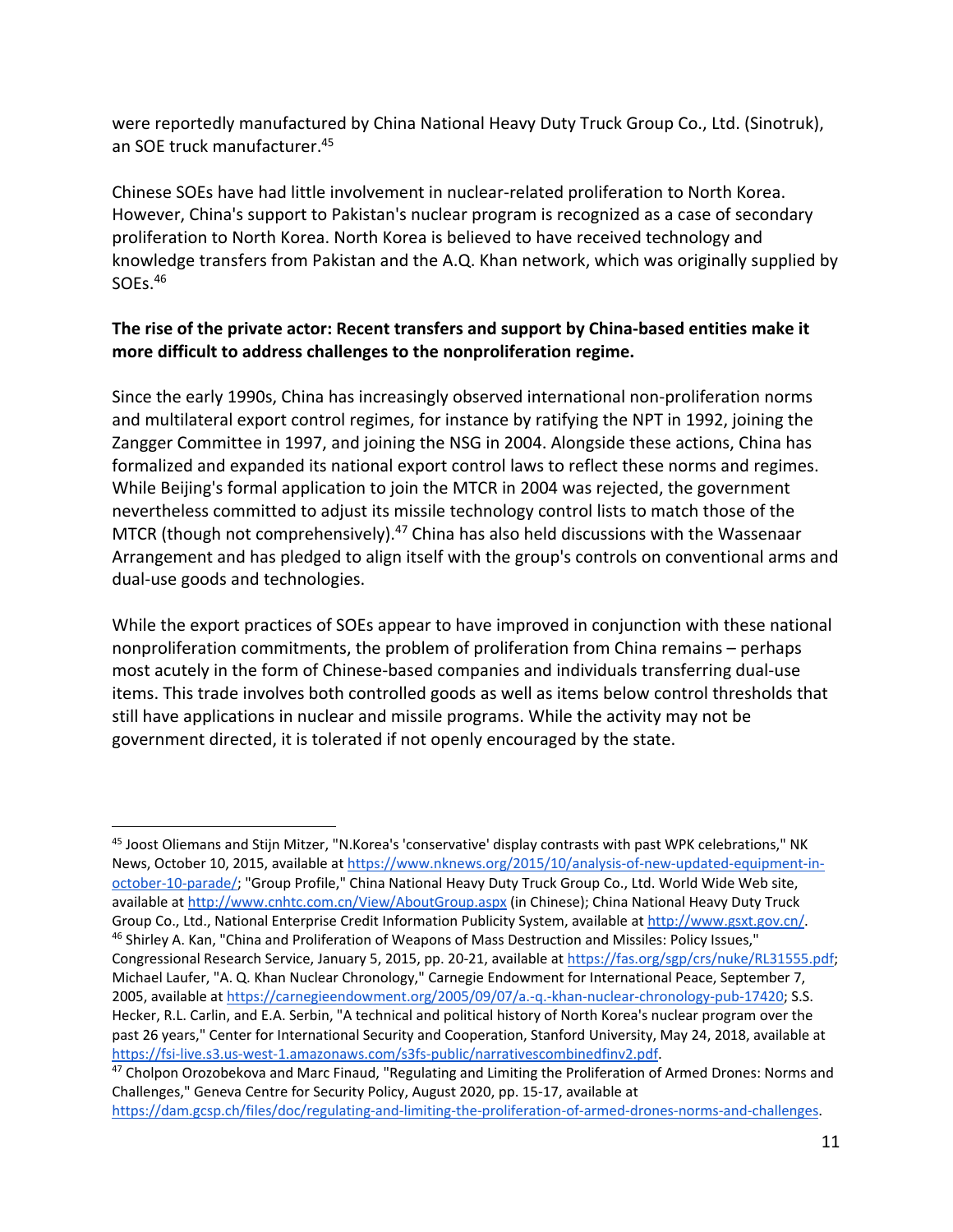In addition, China hosts entities that facilitate proliferation, particularly to North Korea, through the evasion of sanctions and illicit financing. Here too, the government has taken little action against these facilitators, despite numerous detailed reports from the United Nations about the nature and scope of their support.

The contribution of these private actors in proliferation-related trade and support from China, beginning in the 2000s, has expanded over the past decade. Examples of how they have helped North Korea, Iran, Pakistan, and Syria are described below.

#### *North Korea*

1

While private actors in China support North Korea's acquisition of dual-use goods, the primary contribution of these actors to North Korea's missile and nuclear programs in recent years has been indirect: facilitating Pyongyang's access to foreign currency used to fund these programs. The China‐based actors providing this support are trading companies and individuals with no direct connection to the state. This support falls into three main categories: hosting entities that are part of North Korean financial networks; hosting North Korean nationals who remit their income; and allowing private entities to facilitate the evasion of sectoral sanctions.

1. North Korean Financial Networks in China

China-based entities provide financial services for North Korea in violation of U.N. sanctions.<sup>48</sup> For instance, a network of representatives and front companies linked to North Korea's Foreign Trade Bank (FTB), which was sanctioned by the United Nations in August 2017,<sup>49</sup> operate in China. In February 2020, the United States indicted individuals linked to FTB, including six North Korean nationals based in China and four Chinese nationals, for their roles in facilitating over \$2.5 billion in illegal transactions through over 250 front companies, including front companies based in China.<sup>50</sup>

China‐based trading companies also facilitate North Korea's access to the financial system by importing prohibited goods, such as coal, and transferring payment for the goods to North Korean front companies in China that use the proceeds to purchase commodities on behalf of North Korea. For example, Dandong Zhicheng Metallic Material Co., Ltd., a Chinese trading

<sup>48</sup> U.N. Security Council resolution 2094 (2013), March 7, 2013, p. 3, available at

https://www.undocs.org/S/RES/2094(2013); U.N. Security Council resolution 2270 (2016), March 2, 2016, pp. 3‐4, available at https://www.undocs.org/S/RES/2270(2016); U.N. Security Council resolution 2321 (2016), November 30, 2016, p. 7, available at https://www.undocs.org/S/RES/2321(2016);

<sup>49</sup> U.N. Security Council resolution 2371 (2017), August 5, 2017, p. 9, available at https://undocs.org/S/RES/2371(2017).

<sup>&</sup>lt;sup>50</sup> Indictment, United States of America v. Ko Chol Man et al., U.S. District Court for the District of Columbia, Case No. 1:20‐cr‐32‐RC, February 5, 2020, available via PACER.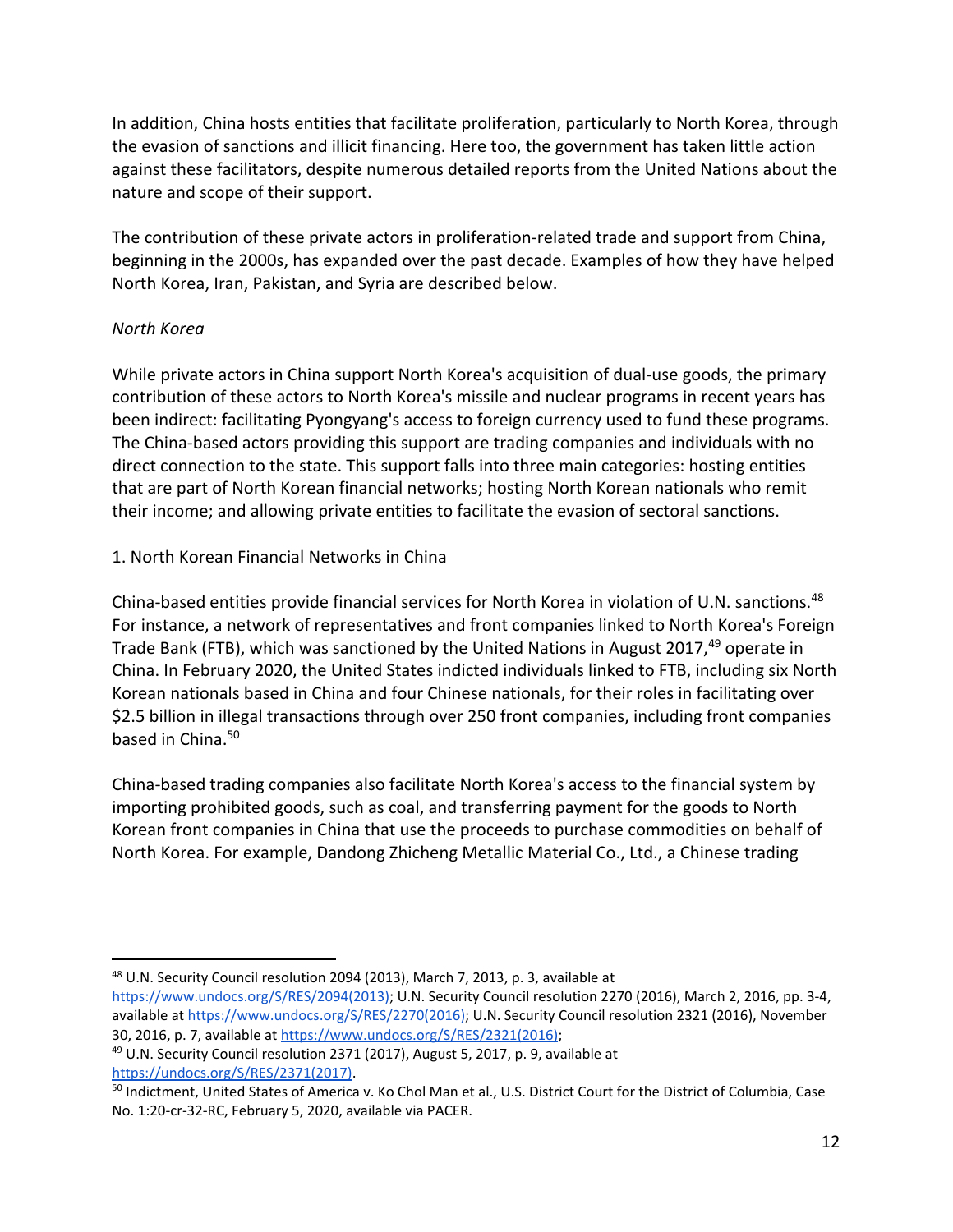company, operated a network of front companies to facilitate transactions and bulk commodity purchases on behalf of North Korea via the sale of North Korean coal.<sup>51</sup>

North Korea also takes advantage of "over the counter" brokering services based in China with weak "know your customer" protocols to launder stolen cryptocurrency and convert it into fiat currency, including with the help of Chinese nationals.<sup>52</sup>

#### 2. North Korea Individuals Based in China

 $\overline{a}$ 

North Korean workers continue to reside in China and earn income that is remitted to North Korea, in violation of a U.N. Security Council resolution that requires countries to repatriate all North Korean nationals generating revenue abroad no later than December 2019.53

For example, North Korean information technology (IT) workers linked to the U.N.‐sanctioned Munitions Industry Department (MID), which oversees North Korea's nuclear and missile programs, have established Chinese companies and sponsored visas for North Korean workers, according to the U.N. Panel of Experts on North Korea. In 2019 and 2020, the Panel documented over 500 IT and other North Korean workers based in China.54 Chinese companies that have worked with North Korea IT workers are allegedly aware of their links to North Korea.55

Representatives of U.N.‐sanctioned entities involved in procurement for North Korea's military, nuclear, and missile programs, such as Korea Ryonbong General Corporation and Namchongang Trading Corporation, have also operated out of China.<sup>56</sup>

<sup>51</sup> Verified Complaint for Forfeiture In Rem and Civil Complaint, United States of America v. \$4,083,935.00 of Funds Associated with Dandong Chengtai Trading Limited et al., U.S. District Court for the District of Columbia, Case No. 1:17-cv-01706, August 22, 2017, pp. 2-3, 15-16, 19-20, available at https://www.justice.gov/usao-dc/pressrelease/file/992451/download; "Treasury Targets Chinese and Russian Entities and Individuals Supporting the North Korean Regime," Press Release, U.S. Department of the Treasury, August 22, 2017, available at https://www.treasury.gov/press‐center/press‐releases/Pages/sm0148.aspx.

<sup>&</sup>lt;sup>52</sup> "Report of the Panel of Experts established pursuant to resolution 1874 (2009)," United Nations, S/2020/840, August 28, 2020, pp. 43‐44, available at https://undocs.org/S/2020/840; "Report of the Panel of Experts established pursuant to resolution 1874 (2009)," United Nations, S/2021/211, March 4, 2021, p. 56, available at https://undocs.org/S/2021/211; "Two Chinese Nationals Charged with Laundering Over \$100 Million in Cryptocurrency From Exchange Hack," Press Release, U.S. Department of Justice, March 2, 2020, available at https://www.justice.gov/opa/pr/two‐chinese‐nationals‐charged‐laundering‐over‐100‐million‐cryptocurrency‐ exchange‐hack.

<sup>53</sup> U.N. Security Council resolution 2397 (2017), December 22, 2017, p. 4, available at https://undocs.org/S/RES/2397(2017).

<sup>&</sup>lt;sup>54</sup> "Report of the Panel of Experts established pursuant to resolution 1874 (2009)," United Nations, S/2020/840, August 28, 2020, pp. 33‐34, available at https://undocs.org/S/2020/840.

<sup>&</sup>lt;sup>55</sup> "Report of the Panel of Experts established pursuant to resolution 1874 (2009)," United Nations, S/2021/211, March 4, 2021, p. 48, available at https://undocs.org/S/2021/211.

<sup>&</sup>lt;sup>56</sup> "Treasury Sanctions North Korean Overseas Representatives, Shipping Companies, and Chinese Entities Supporting the Kim Regime," Press Release, U.S. Department of the Treasury, January 24, 2018, available at https://home.treasury.gov/news/press‐releases/sm0257; "Report of the Panel of Experts established pursuant to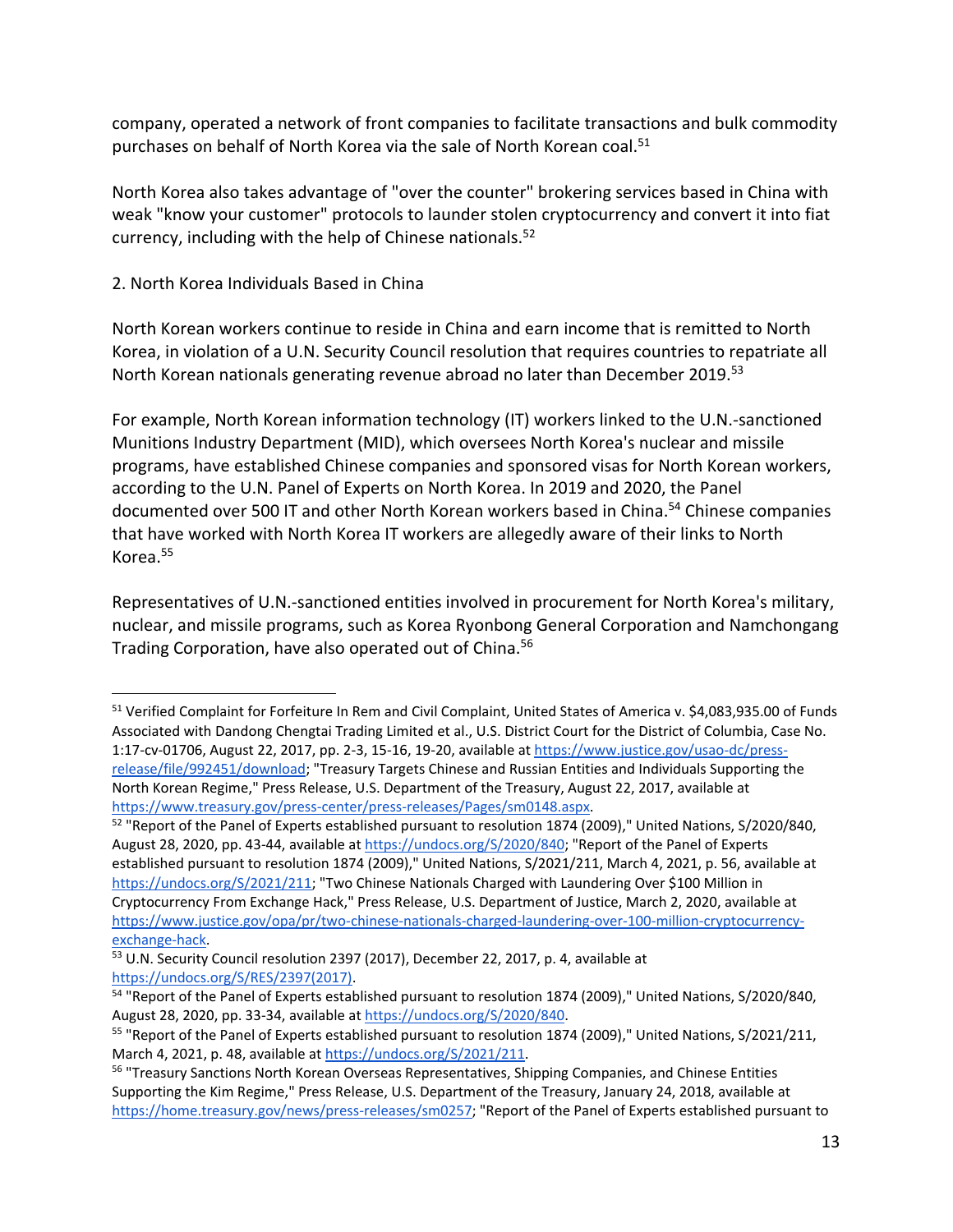#### 3. Lax Enforcement of U.N. Sectoral Sanctions

Chinese entities also help North Korea breach an annual cap set by the United Nations<sup>57</sup> on refined petroleum imports and a U.N. prohibition on coal exports.<sup>58</sup> China is one of only two countries (with Russia) to report refined petroleum shipments to North Korea, but claims there is insufficient evidence to reach the conclusion that North Korea is breaching the U.N. cap.<sup>59</sup> Yet China‐flagged vessels have been involved in direct deliveries of refined petroleum products to North Korea, in addition to conducting ship‐to‐ship (STS) transfers for refined petroleum shortly before making port calls in North Korea.<sup>60</sup> China also allows vessels suspected of involvement in illicit petroleum exports to North Korea to enter its territorial waters without penalty. $61$ 

China continues to import North Korean coal and allow ship‐to‐ship (STS) transfers of coal in its waters, primarily in the Ningbo‐Zhoushan area. According to the U.N. Panel of Experts, from January through September 2020, North Korea exported over 2.5 million tons of coal to China's territorial waters. To avoid detection, North Korean vessels engaged in STS transfers of coal with China-flagged vessels, which subsequently delivered the coal to Chinese ports, according to the U.N. Panel.<sup>62</sup>

### 4. Dual‐use Transfers

Private entities in China are also supplying North Korea with dual‐use items; these same entities may also be suppliers to Chinese SOEs. For instance, in 2013 and 2016, Shanghai Zhen Tai

<sup>1</sup> resolution 1874 (2009)," United Nations, S/2019/171, March 5, 2019, p. 32, available at https://undocs.org/S/2019/171.

<sup>&</sup>lt;sup>57</sup> Since 2018, the United Nations has restricted the sale of refined petroleum products to North Korea, with the first 500,000 barrels exempted each year. See U.N. Security Council resolution 2397 (2017), December 22, 2017, pp. 2‐3, available at https://undocs.org/S/RES/2397(2017).

<sup>&</sup>lt;sup>58</sup> "Report of the Panel of Experts established pursuant to resolution 1874 (2009)," United Nations, S/2019/171, March 5, 2019, p. 7, available at https://undocs.org/S/2019/171; "Report of the Panel of Experts established pursuant to resolution 1874 (2009)," United Nations, S/2020/151, March 2, 2020, pp. 7‐8, available at https://undocs.org/S/2020/151; "Report of the Panel of Experts established pursuant to resolution 1874 (2009)," United Nations, S/2021/211, March 4, 2021, pp. 14‐15, available at https://undocs.org/S/2021/211.

<sup>&</sup>lt;sup>59</sup> "Supply, sale or transfer of all refined petroleum products to the DPRK," 1718 Sanctions Committee (DPRK), United Nations, available at https://www.un.org/securitycouncil/sanctions/1718/supply‐sale‐or‐transfer‐of‐all‐ refined‐petroleum; "Report of the Panel of Experts established pursuant to resolution 1874 (2009)," United Nations, S/2019/171, March 5, 2019, pp. 7-8, 81, available at https://undocs.org/S/2019/171; "Report of the Panel of Experts established pursuant to resolution 1874 (2009)," United Nations, S/2020/151, March 2, 2020, pp. 7‐8, available at https://undocs.org/S/2020/151.

 $60$  "Report of the Panel of Experts established pursuant to resolution 1874 (2009)," United Nations, S/2020/151, March 2, 2020, pp. 16‐19, available at https://undocs.org/S/2020/151.

<sup>&</sup>lt;sup>61</sup> Christoph Koettl, "How Illicit Oil Is Smuggled Into North Korea With China's Help," New York Times, March 24, 2021, available at https://www.nytimes.com/2021/03/24/world/asia/tankers-north-korea-china.html; "Report of the Panel of Experts established pursuant to resolution 1874 (2009)," United Nations, S/2020/151, March 2, 2020, pp. 106‐108, available at https://undocs.org/S/2020/151.

<sup>&</sup>lt;sup>62</sup> "Report of the Panel of Experts established pursuant to resolution 1874 (2009)," United Nations, S/2021/211, March 4, 2021, pp. 28‐32, 218‐224, available at https://undocs.org/S/2021/211.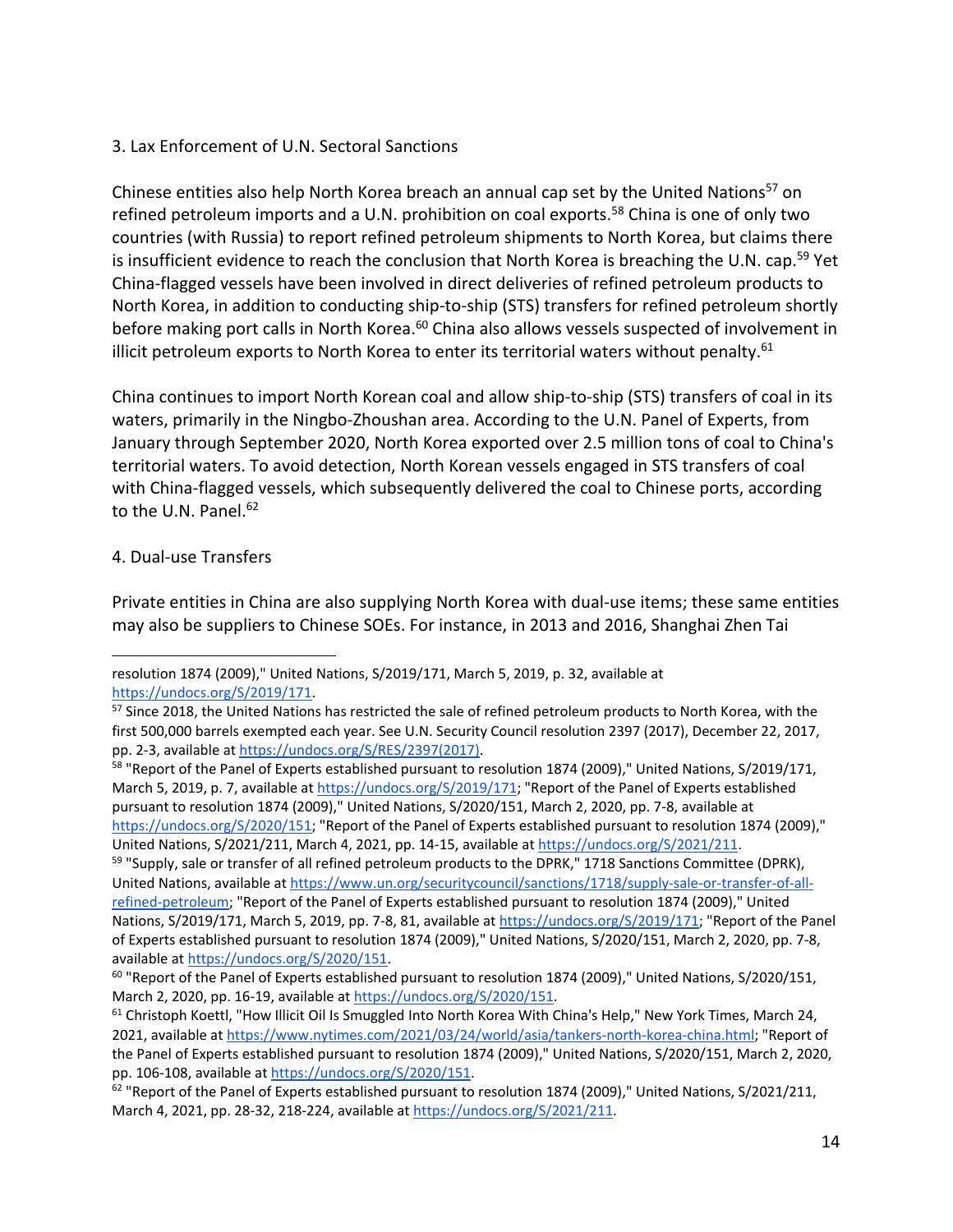Instrument Corporation Limited supplied pressure transducers to North Korean national Kang Mun Kil, a China‐based representative of U.N.‐sanctioned Namchongang Trading Corporation, for export to North Korea.<sup>63</sup> Shanghai Zhen Tai Instrument Corporation Limited also supplies SOE CNNC.<sup>64</sup>

In another example, investigations of missile debris conducted by the U.N. Panel of Experts have revealed China to be the source of missile and space launch vehicle components, including pressure transmitters and camera electromagnetic interference filters. These components were either manufactured or sold by private Chinese companies, according to the Panel. In one instance, North Korea procured the components from a Chinese firm that apparently sold them via an electronics market.<sup>65</sup> Many of these items fall below control thresholds, emphasizing the need for China to implement strong "catch-all" controls.<sup>66</sup>

*Iran*

 $\overline{a}$ 

Publicly documented transfers of concern from China to Iran over the past decade or more are predominantly carried out by small, private enterprises and individuals, with no clear government involvement. These transfers can be divided into two broad categories: those in which Chinese entities are active conspirators, and those in which China hosts Iranian sanctions evaders.

#### 1. Chinese Entities as Active Conspirators

Chinese nationals, often using their own China‐based companies, have been active participants in schemes to transfer dual‐use items to Iran. Karl Lee (also known as Li Fang Wei) personifies this category. Lee, a businessman operating out of Dalian, China, became notorious for being behind a string of sales, beginning in the late 2000s, made directly to ballistic missile developers in Iran. Using a cluster of China‐based front companies, Lee shipped gyroscopes, accelerometers, high‐strength alloys, graphite cylinders, and other items to SBIG. Lee has been sanctioned repeatedly by the State Department – twelve times since 2010, most recently in May 2019.<sup>67</sup> He was indicted twice in New York, most recently in 2014,<sup>68</sup> for making transfers

<sup>&</sup>lt;sup>63</sup> "Report of the Panel of Experts established pursuant to resolution 1874 (2009)," United Nations, S/2019/171, March 5, 2019, p. 32, available at https://undocs.org/S/2019/171.

<sup>&</sup>lt;sup>64</sup> "Company Profile," Shanghai Zhen Tai Instrument Co., Ltd. World Wide Web site, available at http://en.shzhentai.com/intro/1.html.

<sup>&</sup>lt;sup>65</sup> "Report of the Panel of Experts established pursuant to resolution 1874 (2009)," United Nations, S/2017/150, February 27, 2017, p. 27, available at https://undocs.org/S/2017/150.

<sup>&</sup>lt;sup>66</sup> "Report of the Panel of Experts established pursuant to resolution 1874 (2009)," United Nations, S/2017/150, February 27, 2017, p. 28, available at https://undocs.org/S/2017/150; "North Korea Ballistic Missile Procurement Advisory," U.S. Departments of Commerce, State, and the Treasury, September 1, 2020, available at https://home.treasury.gov/system/files/126/20200901\_nk\_ballistic\_missile\_advisory.pdf.

<sup>67</sup> List of Sanctioned Entities, U.S. Department of State, available at https://www.state.gov/key-topics-bureau-ofinternational-security-and-nonproliferation/nonproliferation-sanctions/.

<sup>&</sup>lt;sup>68</sup> "Karl Lee Charged in Manhattan Federal Court with Using a Web of Front Companies to Evade U.S. Sanctions," Press Release, Federal Bureau of Investigation, New York Field Office,, April 29, 2014, available at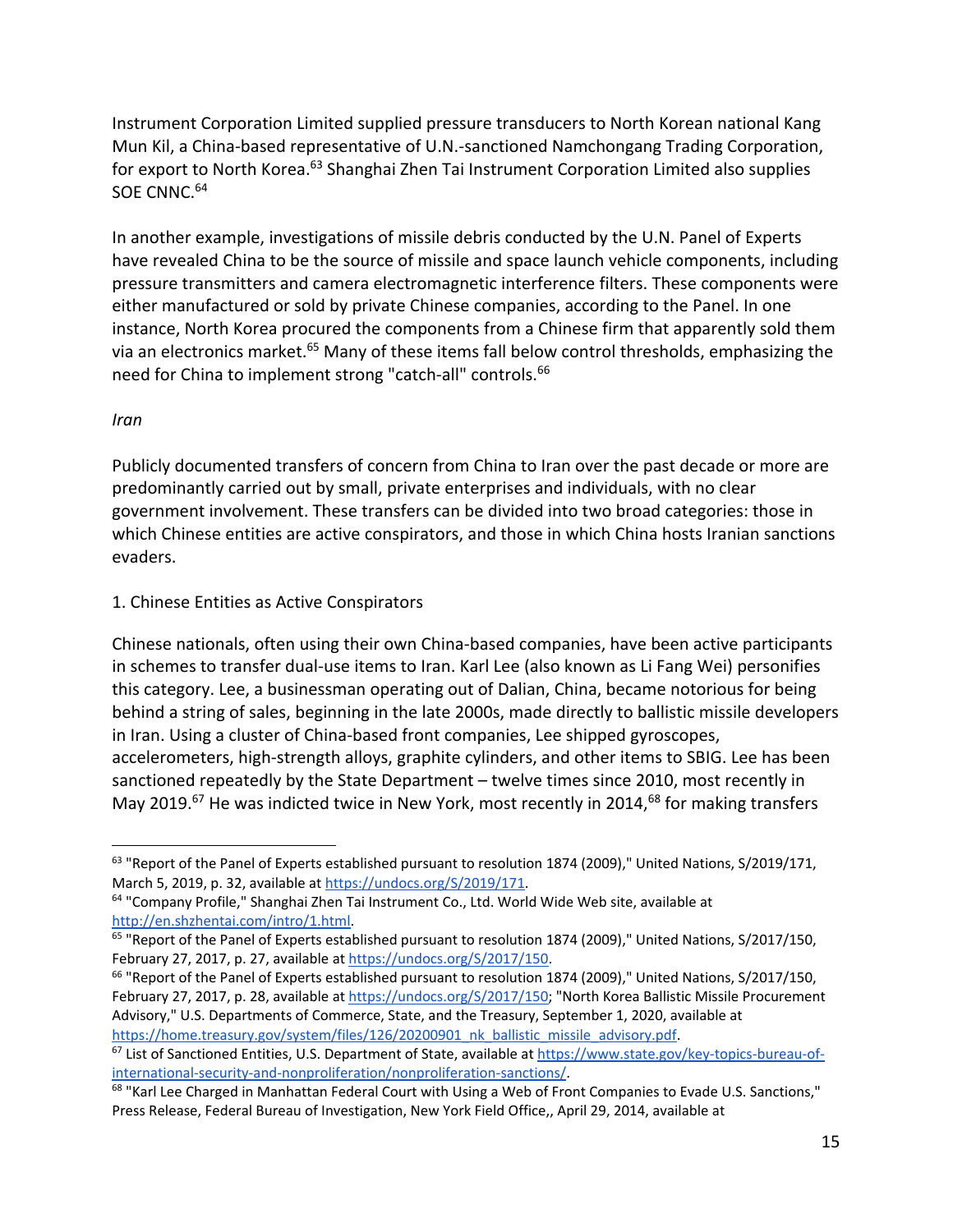through U.S. banks in connection with his illicit transactions, effectively using the U.S. financial system to facilitate his proliferation efforts.

Despite the sanctions and indictments, the Chinese government does not appear to have applied any pressure to Lee to cease his trade with Iran. A 2018 study suggests that Lee remains active in Dalian, China, assisted by family members in the operation of his network of front companies.69 In 2019, the U.S. State Department concluded that Lee's support has helped Iran improve the accuracy, range, and lethality of its missiles.<sup>70</sup>

Chinese businessman Sihai Cheng provides another example. From 2005 through 2012, working in cooperation with an Iranian national, Cheng supplied thousands of items to an Iranian firm involved in the country's uranium enrichment program.<sup>71</sup> Some of these items were of Chinese origin and included titanium sheets and tubes, seamless steel tubes, pressure valves, bellows, and flanges. Cheng also managed to procure hundreds of U.S.‐origin pressure transducers, a component that is essential for the operation of centrifuges used in uranium enrichment. Cooperating with employees at a China‐based subsidiary of a leading U.S. manufacturer of pressure transducers, Cheng was able to use front companies in China to act as false end users for the exports. He then re-routed the shipments to Iran upon their arrival in China. This scheme only came to an end when Cheng was arrested in London in 2014 and extradited to the United States for trial, where he was sentenced to nine years in prison.<sup>72</sup> China took no action against Cheng or his co-conspirators, and Chinese government officials reportedly objected to the United States taking export enforcement actions against Chinese nationals.<sup>73</sup>

A third example involved Zongcheng Yi, a Chinese national who conspired with Iranian national Parviz Khaki between 2008 and 2011 to obtain U.S.‐origin dual‐use items including maraging steel, aluminum rods, pressure transducers, vacuum pumps, lathes, and nickel alloy on behalf of Iranian end users. Yi allegedly used his Guangzhou‐based company to arrange purchases of

 $\overline{a}$ 

<sup>71</sup> "Chinese National Detained in United Kingdom for Illegally Exporting U.S. Manufactured Parts with Nuclear Applications," Press Release, U.S. Immigration and Customs Enforcement, April 4, 2014, available at https://www.ice.gov/news/releases/chinese‐national‐detained‐united‐kingdom‐illegally‐exporting‐us‐ manufactured‐parts.

https://www.fbi.gov/contact‐us/field‐offices/newyork/news/press‐releases/karl‐lee‐charged‐in‐manhattan‐ federal-court-with-using-a-web-of-front-companies-to-evade-u.s.-sanctions.

<sup>&</sup>lt;sup>69</sup> Daniel Liu, "Karl Lee, where is he now?," Project Alpha, October 26, 2018, available at https://www.kcl.ac.uk/news/karl-lee-where-is-he-now.

<sup>&</sup>lt;sup>70</sup> "Adherence to and Compliance with Arms Control, Nonproliferation, and Disarmament Agreements and Commitments," U.S. Department of State, August 2019, p. 42, available at https://www.state.gov/wp‐ content/uploads/2019/08/Compliance‐Report‐2019‐August‐19‐Unclassified‐Final.pdf.

 $72$  "Extradited Chinese National Sentenced to Nine Years for Providing U.S. Goods to Iran to Support its Nuclear Program," Press Release, U.S. Department of Justice, January 27, 2016, available at https://www.justice.gov/usao-ma/pr/extradited-chinese-national-sentenced-nine-years-providing-us-goods-iransupport‐its.

<sup>73</sup> Ian J. Stewart, "The Chinese Smuggler and the Iran Deal," the Diplomat, March 21, 2016, available at https://thediplomat.com/2016/03/the-chinese-smuggler-and-the-iran-deal/.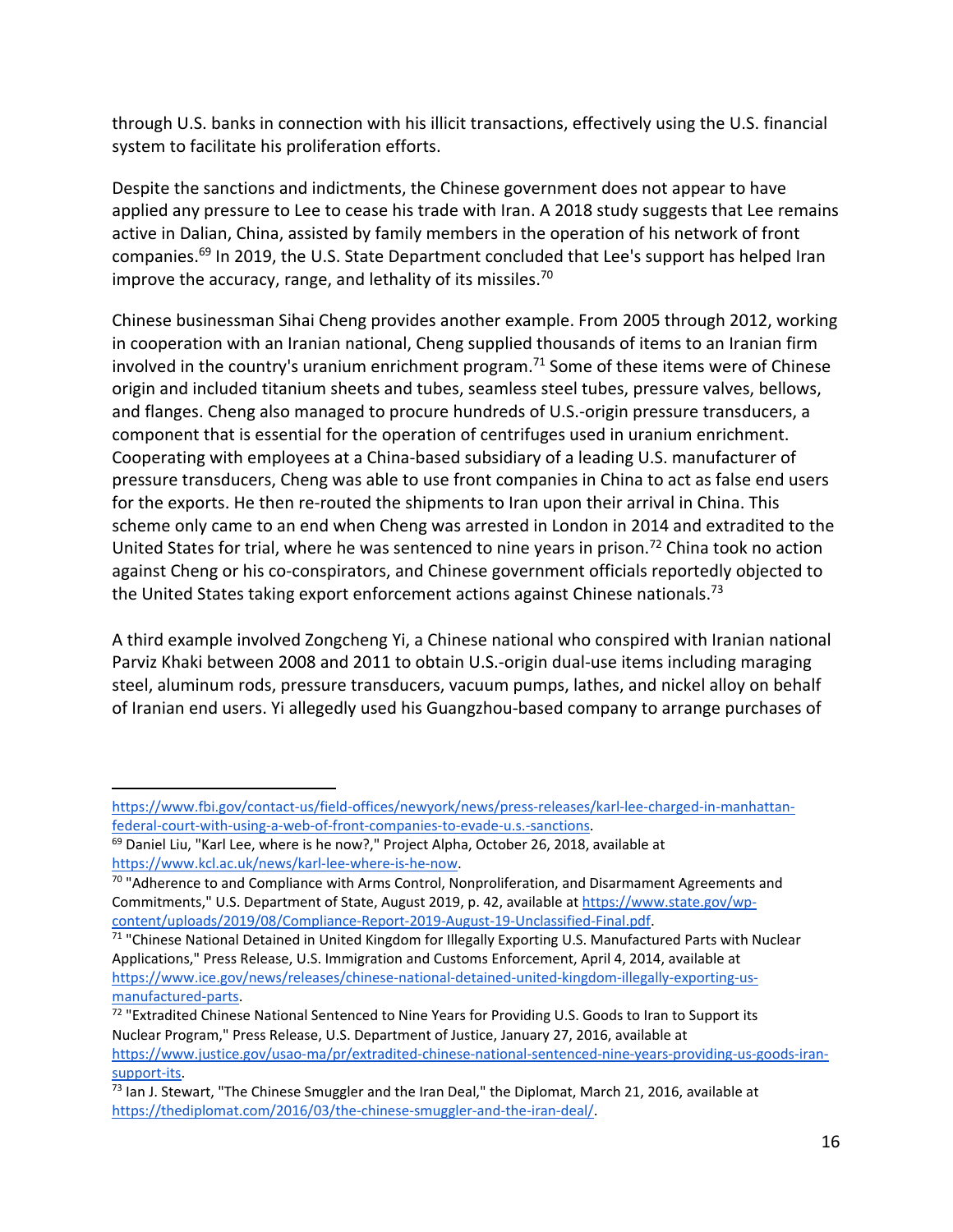these items from unwitting U.S. suppliers and their transshipment to Iran via Hong Kong.<sup>74</sup> Yi remains at large, presumably in China; U.S. prosecutors moved to dismiss the case against him in August 2020, apparently so as not to continue expending resources prosecuting a fugitive whose arrest is unlikely.<sup>75</sup>

2. Iranian Sanctions Evaders Active in China

In other instances, Iranian individuals and companies have operated freely from inside China to arrange transfers of dual‐use items, either without the direct involvement of Chinese nationals or with Chinese nationals playing only supporting roles as local facilitators.

The activities of Rayan Roshd Afzar Company, a Tehran‐based defense production firm that has supplied components to the Islamic Revolutionary Guard Corps (IRGC)'s UAV and aerospace programs,<sup>76</sup> are illustrative of this pattern. Rayan Roshd Afzar's parent company, Rayan Group, operated out of Beijing as recently as 2017,<sup>77</sup> and the Treasury Department's press release sanctioning Rayan Roshd Afzar that year alleged that company officials had "obtained a range of military-applicable items from China."78

In another scheme running from 2011 to 2017, Iranian‐born Canadian national Ghobad Ghasempour set up several front companies in China with the aid of a Chinese national, Yi Xiong, for the purpose of transshipping a variety of dual‐use items from the United States, Germany, and Canada through China to Iran. These items, some of which shipped successfully, included a precision lathe machine, thermal imaging cameras, and an inertial guidance system test table (which can be used to test missile guidance systems), all of which are subject to U.S. export controls. Their ultimate recipient was alleged by U.S. prosecutors to be an Iranian state‐ controlled engineering company that purchases items for Iranian government agencies. Ghasempour was arrested in the United States in 2017 and sentenced to 42 months in prison,<sup>79</sup> but Xiong remains at‐large, presumably in China.

1

<sup>74 &</sup>quot;Two Indicted for Alleged Efforts to Supply Iran with U.S.-Materials for Gas Centrifuges to Enrich Uranium," Press Release, U.S. Department of Justice, July 13, 2012, available at https://www.justice.gov/opa/pr/two-indictedalleged‐efforts‐supply‐iran‐us‐materials‐gas‐centrifuges‐enrich‐uranium.

<sup>&</sup>lt;sup>75</sup> Government's Motion to Dismiss Indictment, United States of America v. Parviz Khaki and Zongcheng Yi, U.S. District Court for the District of Columbia, Case No. 1:12‐cr‐00061‐RWR, Document 10, August 7, 2020, available via PACER.

<sup>&</sup>lt;sup>76</sup> "Treasury Targets Persons Supporting Iranian Military and Iran's Islamic Revolutionary Guard Corps," Press Release, U.S. Department of the Treasury, July 18, 2017, available at https://www.treasury.gov/press‐ center/press‐releases/Pages/sm0125.aspx.

<sup>77</sup> "Services," Rayan Group World Wide Web site, available at

https://web.archive.org/web/20160317035631/http://www.raygr.com/services.html; Homepage, Rayan Group World Wide Web site, available at https://web.archive.org/web/20161006050653/http://www.raygr.com/.

<sup>&</sup>lt;sup>78</sup> "Treasury Targets Persons Supporting Iranian Military and Iran's Islamic Revolutionary Guard Corps," Press Release, U.S. Department of the Treasury, July 18, 2017, available at https://www.treasury.gov/presscenter/press‐releases/Pages/sm0125.aspx.

<sup>&</sup>lt;sup>79</sup> Mana Mostatabi, "Illicit Procurement Network Used Firms in China, Portugal, and Turkey to Supply Iran," Iran Watch, October 31, 2018, available at https://www.iranwatch.org/our-publications/international-enforcementactions/illicit-procurement-network-used-firms-china-portugal-turkey-supply-iran.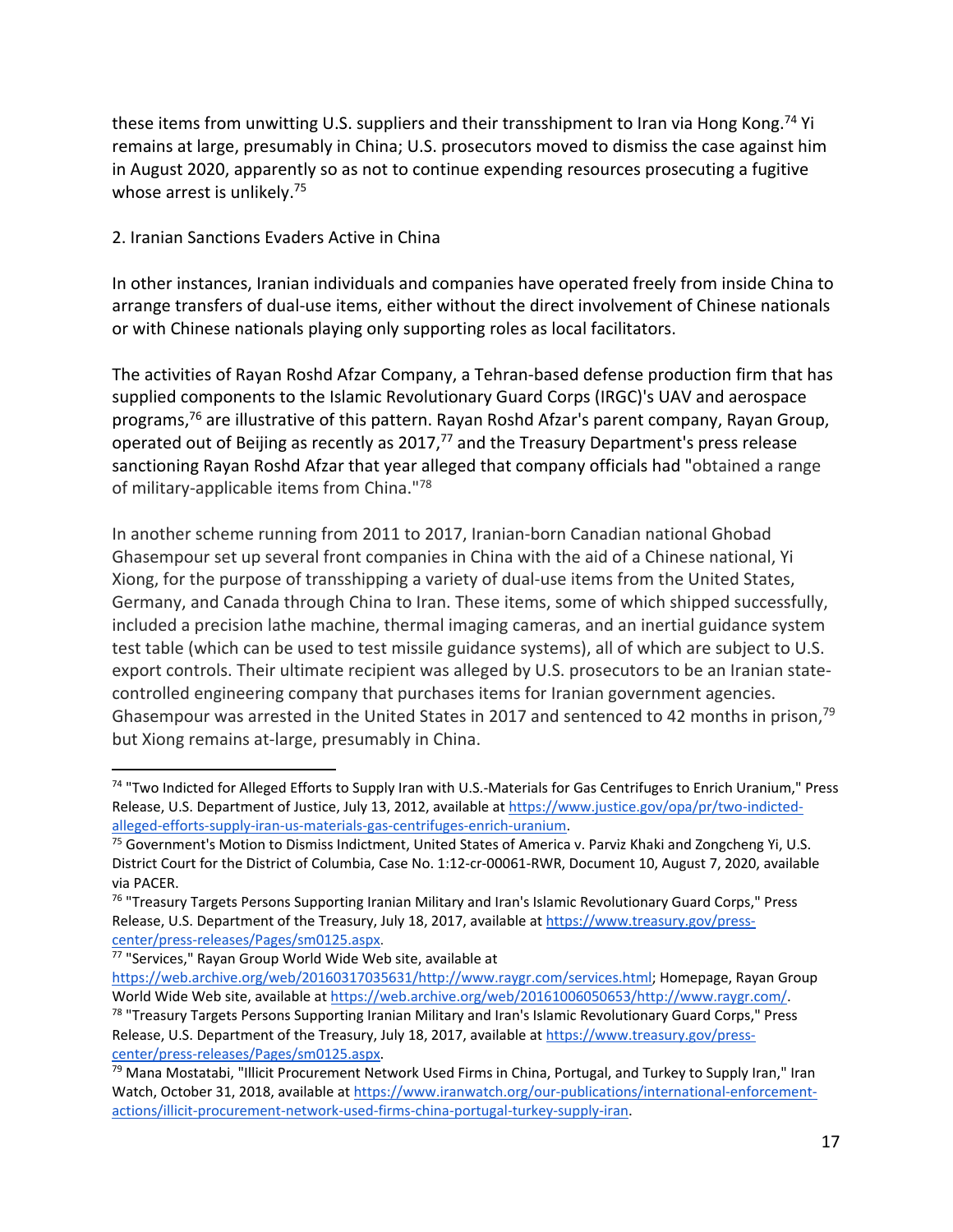There are numerous other instances of Iranian sanctions evaders using China‐based front companies to transship nuclear and missile dual‐use materials from third countries to Iran, during a period when Iran's uranium enrichment program was expanding. The contents of these shipments have included: carbon fiber (one Japanese‐origin shipment seized in 2012 en route from China to Bandar Abbas);<sup>80</sup> aluminum powder (one North Korean-origin shipment seized in 2010 en route from China to Bandar Abbas);<sup>81</sup> and U.S.-origin dual-use electronics (with multiple attempts documented between 2007 and at least 2011).<sup>82</sup>

China does not appear to have taken concerted action to prevent its territory from being used as a base of operations and transshipment point for Iranian sanctions evaders, nor to prevent its nationals from facilitating or participating in schemes to transfer dual‐use items to Iran.

#### *Syria*

 $\overline{a}$ 

Syria has relied on China‐based front companies to facilitate delivery of chemical weapon‐ and ballistic missile-related items from North Korea, which is Syria's primary source of supply. In the period from 2007 to 2012, for instance, these Chinese companies transferred equipment for Scud missile propellant,  $83$  alloy tubes for manufacturing rockets,  $84$  graphite cylinders with ballistic missile applications,<sup>85</sup> and items used in the handling of military-grade chemical

<sup>80 &</sup>quot;Carbon Fiber Seized en Route to Iranian Businessman with Ties to Georgia and Hong Kong," Iran Watch, August 20, 2014, available at https://www.iranwatch.org/our-publications/international-enforcement-actions/carbonfiber-seized-en-route-iranian-businessman-ties-georgia-hong-kong; "Final report of the Panel of Experts established pursuant to

resolution 1929 (2010)," United Nations, June 11, 2014, available at https://undocs.org/S/2014/394. 81 "Iran-Bound Rocket Fuel Component Seized in Singapore," Iran Watch, September 1, 2011, available at https://www.iranwatch.org/our-publications/enforcement-news-summary/iran-bound-rocket-fuel-componentseized‐singapore; "Final report of the Panel of Experts established pursuant to

resolution 1929 (2010)," United Nations, May 1, 2011, available at https://www.iranwatch.org/library/international-organization/united-nations-un/un-security-council/final-reportpanel‐experts‐established‐pursuant‐resolution‐1929‐2010‐0.

<sup>82</sup> Indictment, United States of America v. Susan Yip, Mehrdad Foomanie, and Mehrdad Ansari, U.S. District Court, Western District of Texas, San Antonio Division, Case No. 5:11‐cr‐00516‐XR, June 15, 2011, available at https://www.iranwatch.org/library/governments/united-states/judicial-branch/indictment-susan-yip-mehrdadfoomanie‐mehrdad‐ansari.

<sup>&</sup>lt;sup>83</sup> "Report of the Panel of Experts established pursuant to resolution 1874 (2009)," United Nations, S/2016/157, February 26, 2016, pp. 29-30, 118-120, available at https://undocs.org/S/2016/157; "Report of the Panel of Experts established pursuant to resolution 1874 (2009)," United Nations, S/2012/422, June 14, 2012, p. 24, available at https://undocs.org/S/2012/422.

<sup>84 &</sup>quot;Report of the Panel of Experts established pursuant to resolution 1874 (2009)," United Nations, S/2013/337, June 11, 2013, pp. 36-37, 103-105, available at https://undocs.org/S/2013/337; "Report of the Panel of Experts established pursuant to resolution 1874 (2009)," United Nations, S/2012/422, June 14, 2012, p. 29, available at https://undocs.org/S/2012/422.

<sup>85 &</sup>quot;Report of the Panel of Experts established pursuant to Resolution 1874 (2009)," United Nations, S/2014/147, March 6, 2014, pp. 20-21, available at https://undocs.org/S/2014/147.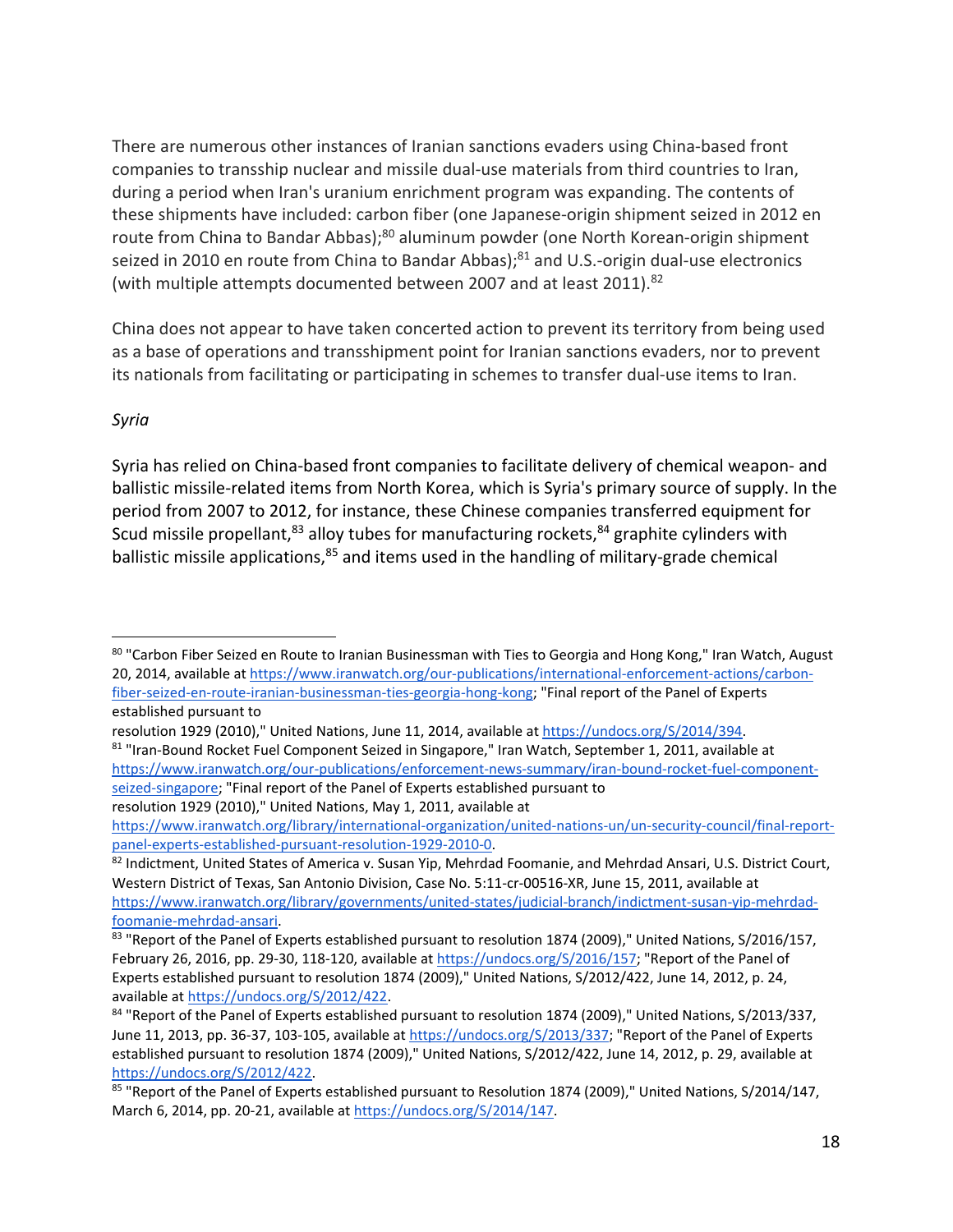agents.<sup>86</sup> In many cases, the Syrian end users were front companies or subsidiaries of the Scientific Studies and Research Center (SSRC), which oversees Syria's chemical weapon and ballistic missile programs.

China also hosts several SSRC affiliates. Since 2018, the French government has designated four of these affiliates for their involvement in the procurement of chemical weapon‐ and ballistic missiles-related items, including precursors for sarin gas.<sup>87</sup> North Korea also appears to source dual‐use items from Chinese firms for supply to Syria.

#### *Pakistan*

 $\overline{a}$ 

The rise in support from private Chinese firms to Pakistan began over a decade ago. In a report to Congress on proliferation in 2011, the Director of National Intelligence assessed that "Chinese entities – primarily private companies and individuals – continue to supply a variety of missile‐related items" to Pakistan.88

More recently, the U.S. Commerce Department has designated numerous Chinese companies for supplying Pakistan's missile and unsafeguarded nuclear programs with dual-use goods. One such company, Taihe Electric (Hong Kong) Limited (which has offices in Chengdu and Hong Kong), was designated in August 2020.<sup>89</sup> Taihe Electric supplies Pakistani front companies, as well as PAEC subsidiaries and the Chashma plant.<sup>90</sup> In some cases the items originate in China, while in others they are transshipped through China from other countries, including the United States. Typically the declared Pakistani end user is a front company and the transfers are in fact

87 "Joint Press Release by Bruno Le Maire and Jean-Yves Le Drian, Chemical Weapons in Syria - asset freezing against individuals and entities," French Ministry for Europe and Foreign Affairs, May 18, 2018, available at https://minefi.hosting.augure.com/Augure\_Minefi/r/ContenuEnLigne/Download?id=A8547195-27F0-4BC9-A808-66B5A4880B3F&filename=491.pdf (in French); "Order of 17 May 2018 Implementing Articles L. 562‐3 et seq. of the Monetary and Financial Code," French Ministry of Economy and Finances, Text No. 26, May 18, 2018, available at https://www.legifrance.gouv.fr/eli/arrete/2018/5/17/ECOT1813353A/jo/texte/fr (in French); "Joint Press Release from Messrs. Le Drian and Le Maire," French Ministry for Europe and Foreign Affairs, January 23, 2018, available at https://www.diplomatie.gouv.fr/fr/politique-etrangere-de-la-france/desarmement-et-non-

<sup>86 &</sup>quot;Report of the Panel of Experts established pursuant to resolution 1874 (2009)," United Nations, S/2010/571, November 5, 2010, pp. 25‐26, available at https://undocs.org/S/2010/571; "Report of the Panel of Experts established pursuant to resolution 1874 (2009)," United Nations, S/2012/422, June 14, 2012, pp. 27‐28, available at https://undocs.org/S/2012/422.

proliferation/evenements‐lies‐au‐desarmement‐et‐a‐la‐non‐proliferation/evenements‐lies‐aux‐armes‐ chimiques/article/communique‐de‐presse‐conjoint‐de‐mm‐le‐drian‐et‐le‐maire‐23‐janvier‐2018 (in French).

<sup>88 &</sup>quot;Unclassified Report to Congress on the Acquisition of Technology Relating to Weapons of Mass Destruction and Advanced Conventional Munitions, Covering 1 January to 31 December 2011," U.S. Director of National Intelligence, available at http://fas.org/irp/threat/wmd‐acq2011.pdf.

<sup>89 &</sup>quot;Addition of Entities to the Entity List, and Revision of Entries on the Entity List," U.S. Department of Commerce, Bureau of Industry and Security, Federal Register, Vol. 85, No. 167, August 27, 2020, pp. 52898‐52899, 52904, available at https://www.govinfo.gov/content/pkg/FR‐2020‐08‐27/pdf/2020‐18909.pdf.

<sup>&</sup>lt;sup>90</sup> "Taihe Electric (Hong Kong) Limited," PakTradeInfo World Wide Web site, available at http://www.paktradeinfo.com/international-trade/pakistan/import/1/buyername()-sellername(taihe-electric)itemdesc()‐startdate()‐enddate()/.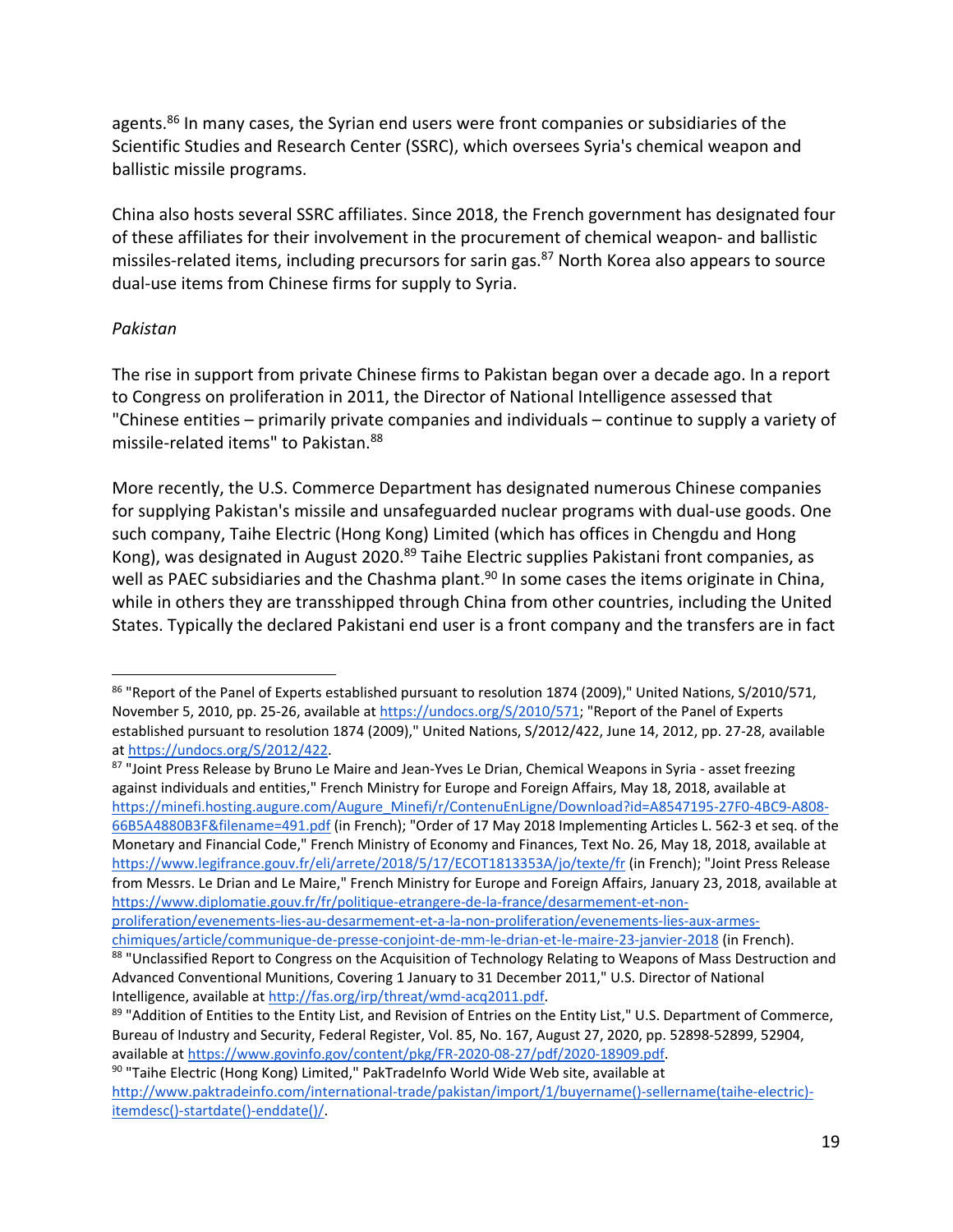destined for government entities subject to U.S. trade restrictions, including PAEC and the Advanced Engineering Research Organization (AERO).<sup>91</sup>

#### **The proliferation threat from SOEs: End users of U.S. controlled technology.**

In addition to the outward proliferation from China described above, SOEs have long sought U.S.‐origin controlled goods and technology illicitly. SOEs have pursued three acquisition paths for such transfers: by exploiting direct collaboration with U.S. firms, through brokers, front companies, or other evasive tactics to mask the ultimate end user, and through acts of theft or espionage. SOEs that direct nuclear and missile work in China, as well as related exports, have been among the beneficiaries.

## *Direct Collaboration, Joint Ventures, and Technology Transfer*

During the 1990s, as China began reforming its defense industry, the Chinese government increasingly encouraged Chinese companies operating in strategic sectors to focus on civilian, dual‐use markets related to those sectors. At this time, China's domestic technology lagged behind that of the United States and other developed nations. Chinese companies sought to form joint ventures (JVs) with leading U.S. firms, as a means of gaining access to key equipment and technical know-how.<sup>92</sup> During the 1990s, accordingly, cases of Chinese acquisition of U.S. dual‐use technology often arose from collaboration between prominent American firms and their Chinese counterparts.

For instance, as part of a joint project between China National Aero-Technology Import-Export Corporation (CATIC) and McDonnell Douglas for the production of airliners in China, U.S.‐origin machine tools were transferred to factories in China overseen by AVIC, for use only in the production of civilian aircraft.<sup>93</sup> The machine tools were transferred to companies under AVIC involved in military projects, including anti-ship cruise missile production.<sup>94</sup>

https://www.uscc.gov/sites/default/files/transcripts/1.17.02HT.pdf.

<sup>91 &</sup>quot;Newly Unsealed Federal Indictment Charges Iranian Businessman with Illegally Exporting Nuclear Nonproliferation‐Controlled Materials from Illinois," Press Release, U.S. Department of Justice, June 21, 2018, available at https://www.justice.gov/usao-ndil/pr/newly-unsealed-federal-indictment-charges-iranianbusinessman‐illegally‐exporting‐0; "Business World," Paktradeinfo World Wide Web site, available at http://www.paktradeinfo.com/international-trade/pakistan/import/1/buyername(pakistan-atomic-energycommission)‐sellername()‐itemdesc()‐startdate()‐enddate().

 $92$  For instance, through such collaboration China gained access to computer aided design (CAD) software and commercial naval engine design and construction methods and learned how to engineer complex systems like civilian turbofan aero‐engines. See Evan S. Meideros, Roger Cliff, Keith Crane, and James C. Mulvenon, *A New Direction for China's Defense Industry* (Santa Monica, CA: RAND Corporation), 2005, pp. 131, 141‐142, 170, available at https://www.rand.org/pubs/monographs/MG334.html.

<sup>93 &</sup>quot;U.S. China Commission Export Controls and China," Hearing Transcript, U.S.-China Economic and Security Review Commission, January 17, 2002, p. 1069, available at

<sup>94 &</sup>quot;Action Affecting Export Privileges; TAL Industries, Inc.," U.S. Department of Commerce, Bureau of Export Administration, Federal Register, Vol. 66, No. 100, May 23, 2001, available at https://www.gpo.gov/fdsys/pkg/FR‐ 2001‐05‐23/pdf/01‐13024.pdf.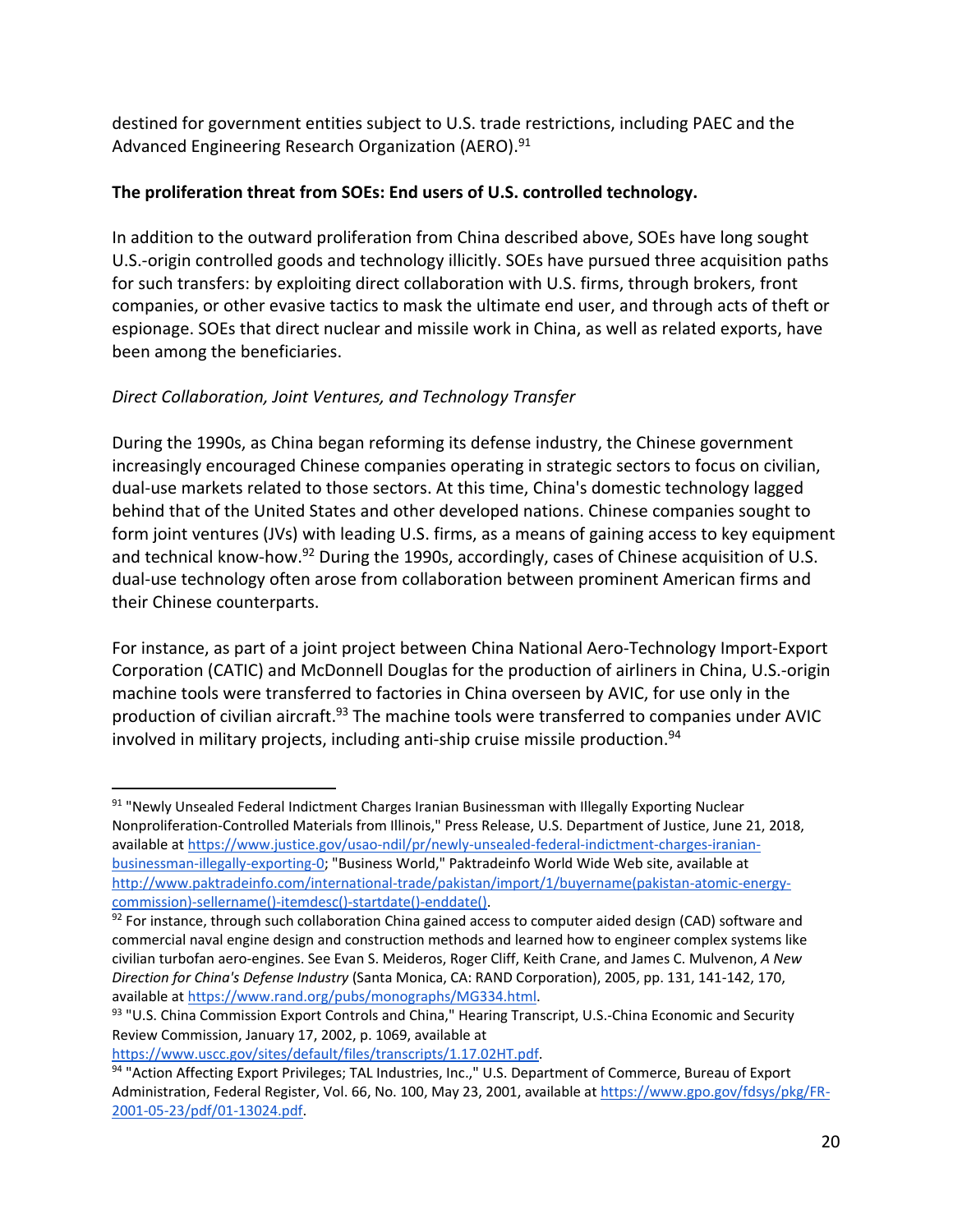Chinese companies may use such cooperation as a stepping stone, gaining manufacturing know-how and then cutting out their foreign partner. The case of Westinghouse and CNNC provides an illustrative example of this dynamic. In the 2000s and early 2010s, Westinghouse worked with CNNC to jointly produce pressurized water reactors for use in China with designs from Westinghouse.<sup>95</sup> According to a U.S. Department of Justice indictment related to a hack of Westinghouse's systems, information stolen from Westinghouse around May 2010 included design and technical specifications related the AP1000 pressurized water reactor that would "enable a competitor to build a plant similar to the AP1000 without incurring significant research and development costs.<sup>"96</sup> Although the indictment does not identify the beneficiary of the hacked information, it was reportedly CNNC.<sup>97</sup> CNNC now produces the Hualong One pressurized water reactors, cutting Westinghouse out of China's nuclear power plant construction market.98

### *Circumventing Trade Controls Via Subsidiaries and Front Companies*

SOEs have relied on evasive procurement tactics since the mid‐2000s, as a means of skirting increasingly strict U.S. export controls in order to obtain dual‐use technology. These tactics included using obscure U.S.‐based brokers to obtain such technology from unwitting U.S. manufacturers, the use of foreign procurement agents, and transshipment through third countries.

Beginning in the 2000s, SOEs began using small U.S.‐based companies as a source of illicit supply. These firms often do little or no business outside of exports to China, and sometimes deal with a sole customer. For instance, a family‐run firm based in New Jersey procured and supplied integrated circuits and components to two institutes under China Electronics Technology Group Corporation (CETC),<sup>99</sup> the 14th and the 20th Institute, both of which are involved in the development of military electronics and have conducted research on ballistic missiles.100

 $\overline{a}$ 

97 Austin Ramzy, "Charges of Chinese Cyberspying, Wanted Posters," New York Times, May 20, 2014, available at https://sinosphere.blogs.nytimes.com/2014/05/20/charges-of-chinese-cyberspying-wanted-posters-included/. 98 "Hualong One - HPR 1000," China National Nuclear Corporation World Wide Web site, available at

https://efoia.bis.doc.gov/index.php/documents/export-violations/681-e991/file.

<sup>95 &</sup>quot;Westinghouse signs deal to build 4 nuclear reactors in eastern China," New York Times, July 24, 2007, available at https://www.nytimes.com/2007/07/24/business/worldbusiness/24iht-energy.1.6800478.html.

<sup>96</sup> Indictment, United States of America v. Wang Dong et al., U.S. District Court for the Western District of Pennsylvania, Case No. 2:14‐cr‐118, May 1, 2014, available at

https://www.justice.gov/iso/opa/resources/5122014519132358461949.pdf.

http://en.cnnc.com.cn/HPR1000.html; "Products," China National Nuclear Corporation World Wide Web site, available at http://en.cnnc.com.cn/cnncproducts.html.

<sup>99</sup> Indictment, United States of America v. Terry Tengfang Li and Nei-Chien Chu, United States District Court, District of New Jersey, July 28, 2004; "Order Relating to Terry Tengfang Li (AKA 'Terry Li')," U.S. Department of Commerce, Bureau of Industry and Security, June 23, 2006, available at

<sup>&</sup>lt;sup>100</sup> "Enterprise Summary," 14th Institute of China Electronics Technology Group Corporation World Wide Web site, available at https://web.archive.org/web/20201015030722/http://14.cetc.com.cn/14/338552/338540/index.html (in Chinese); "Enterprise Summary," 20th Institute of China Electronics Technology Group Corporation World Wide Web site, available at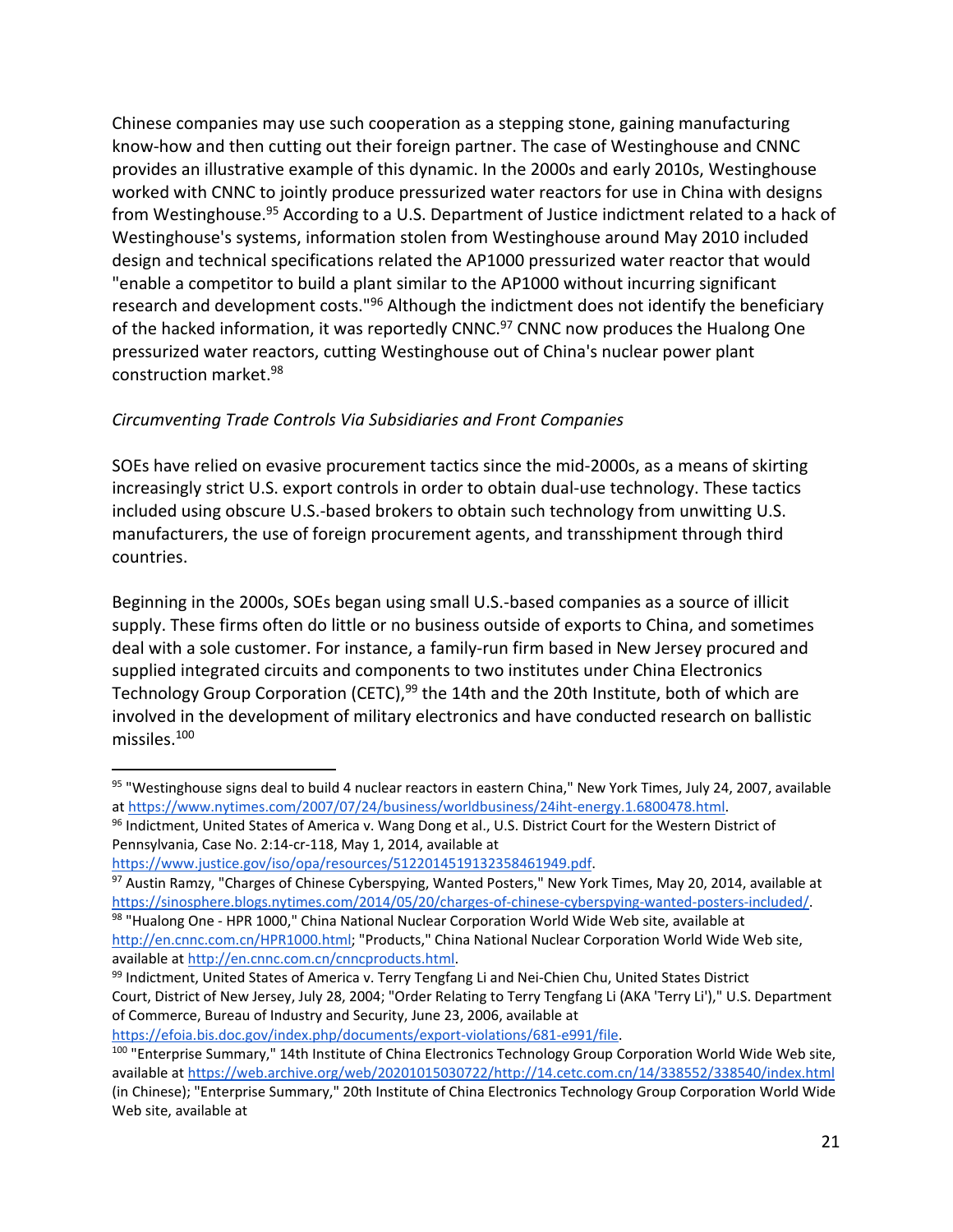The case of Hong Wei Xian also illustrates this trend. Hong, a Chinese national, was arrested in 2010 for attempting to procure, on behalf of CASC, more than 1,000 radiation‐hardened programmable read‐only memory (PROM) microchips designed to withstand space‐based conditions.101 He operated his own company, Beijing Starcreates Space Science and Technology Development Company Limited, which based much of its business on importing these microchips to supply CASC. In order to evade detection, Hong requested that a Virginia‐based supplier send the components in smaller quantities to several third countries, where they would be transshipped for ultimate delivery to China.<sup>102</sup>

Chinese companies also sought expertise from the United States. China General Nuclear Power Company (CGNPC), a leading nuclear SOE,<sup>103</sup> was charged in 2016 with conspiring to produce special nuclear material outside the United States with U.S. technical consulting. Between 1997 and 2016, a CGNPC employee created a Delaware‐based company, Energy Technology International, to facilitate technical consulting from U.S. experts on CGNPC's Small Modular Reactor Program, Advanced Fuel Assembly Program, Fixed In‐Core Detector System, and other nuclear reactor‐related computer programs. According to the U.S. Department of Justice, this CGNPC employee organized flights and payments for U.S.‐based experts to travel to China and provide consulting services.104

Major Chinese research universities affiliated with military research programs have also used these methods to procure U.S. technology. In one recent case, Northwest Polytechnical University (NWPU) used a middle man, Shuren Qin, and his U.S.‐based company, LinkOcean Technologies, LTD., to illicitly import technology with underwater and marine applications to China from the United States, Canada, and Europe without export licenses. These items included at least 50 hydrophones for use in anti‐submarine warfare, side scan sonar systems, unmanned underwater vehicles, and robotic boats. NWPU has been listed on the Commerce

101 Indictment, United States of America v. Hong Wei Xian aka "Harry Zan" and Li Li aka "Lea Li", U.S. District Court for the Eastern District of Virginia, Case No. 1:10‐cr‐00207‐GBL, June 10, 2010, pp. 5‐7, available via PACER.  $102$  "2 Chinese nationals charged with illegally attempting to export military satellite components to the PRC," Press Release, U.S. Immigration and Customs Enforcement, April 4, 2011, available at

http://webcache.googleusercontent.com/search?q=cache%3A%2F%2F20.cetc.com.cn%2F20%2F338813%2F33880 1%2Findex.html&oq=cache%3A%2F%2F20.cetc.com.cn%2F20%2F338813%2F338801%2Findex.html (in Chinese).

https://www.ice.gov/news/releases/2-chinese-nationals-charged-illegally-attempting-export-military-satellitecomponents; "2 Chinese nationals pleaded guilty to illegally attempting to export radiation‐hardened microchips to the PRC," Press Release, U.S. Immigration and Customs Enforcement, May 31, 2011, available at https://www.ice.gov/news/releases/2-chinese-nationals-pleaded-guilty-illegally-attempting-export-radiation-

hardened.

<sup>103</sup> Indictment, United States of America v. Szuhsiung Ho, et al., U.S. District Court, Eastern District of Tennessee, Case No. 3:16‐cr‐00046, April 5, 2016, p. 2, available via PACER.

<sup>&</sup>lt;sup>104</sup> "U.S. Nuclear Engineer, China General Nuclear Power Company and Energy Technology International Indicted in Nuclear Power Conspiracy against the United States," Press Release, U.S. Department of Justice, April 14, 2016, available at https://www.justice.gov/opa/pr/us‐nuclear‐engineer‐china‐general‐nuclear‐power‐company‐and‐ energy‐technology‐international.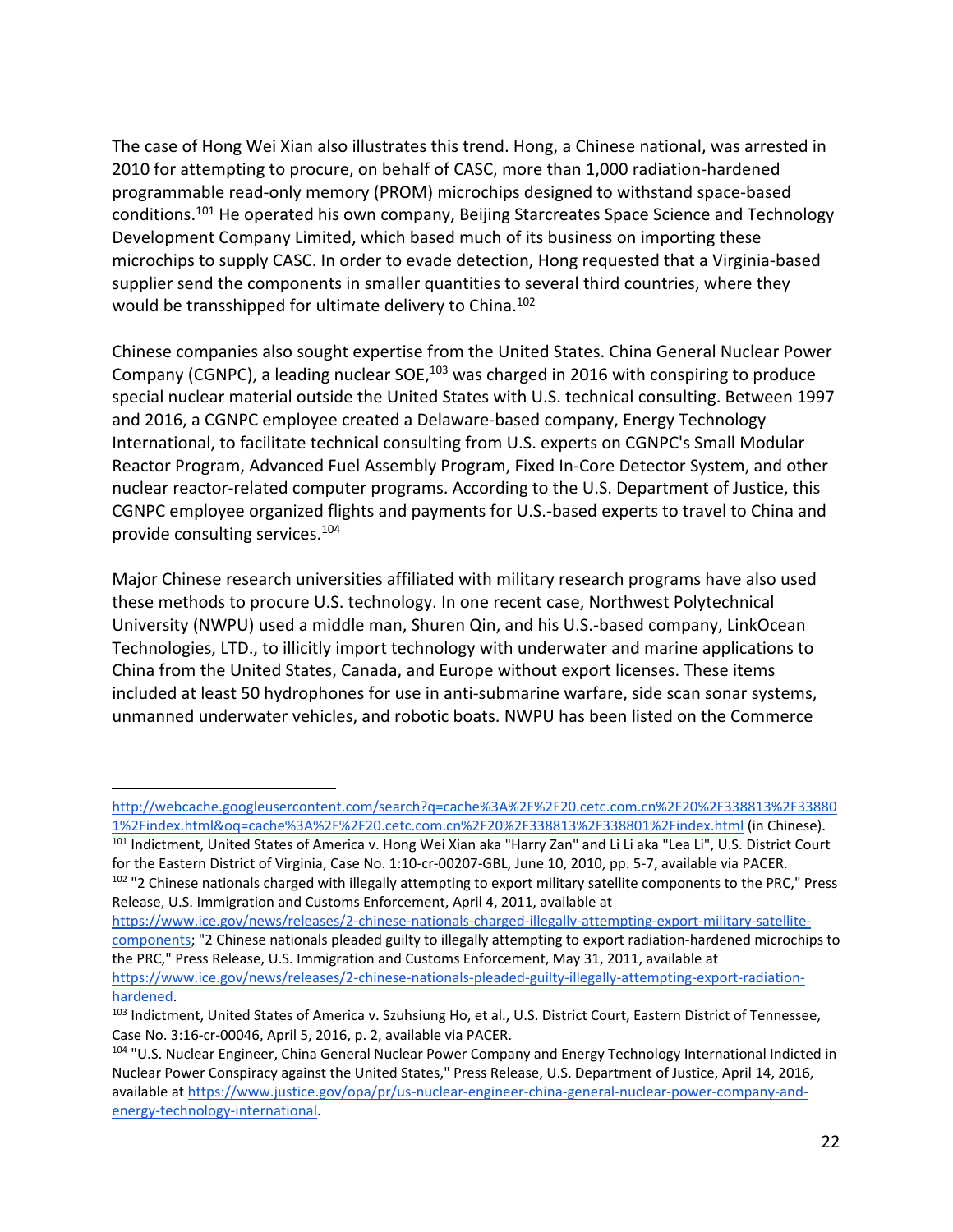Department's Entity List since 2001, so the university would not have otherwise received permission for these imports.105

## *Theft and Espionage*

Chinese SOEs have relied on trade secret theft and espionage, occasionally carried out by employees of the SOEs but more often by organs of the Chinese central government, including the Ministry of State Security (MSS) and People's Liberation Army (PLA). The beneficiaries of trade secrets obtained through these actions are likely SOEs, although such a connection is not always easy to establish.

In one such example, a Chinese MSS operative, Yanjun Xu, attempted to steal aerospace technology from U.S. companies, including General Electric.<sup>106</sup> Xu worked with China's leading aerospace engineering‐focused university, the Nanjing University of Aeronautics and Astronautics (NUAA), to fly employees of leading U.S. aerospace firms to China to recruit them as spies for China's aerospace research programs. Xu and his associates at NUAA successfully obtained sensitive company information from at least one engineer at an undisclosed leading U.S. aerospace company.<sup>107</sup>

These espionage activities also occur over the internet, facilitated by China's advanced cyberattack capabilities. In one case, beginning around 2006, Chinese nationals Zhu Hua and Zhang Shilong, two members of a Chinese MSS hacking unit, targeted the computer systems of leading U.S. firms in dual-use sectors. These hacks provided the MSS with data from seven companies in the aviation/aerospace industry, three companies involved with communication technology, three companies in the advanced electronics systems, a company in the maritime industry, NASA's Goddard Space Flight Center and Jet Propulsion Laboratory, and the Department of Energy's Lawrence Berkeley National Laboratory, among others.<sup>108</sup>

## **Conclusion and policy recommendations**

<sup>&</sup>lt;sup>105</sup> "Chinese National Pleads Guilty to Illegal Exports to Northwestern Polytechnical University," Press Release, U.S. Department of Justice, April 28, 2021, available at https://www.justice.gov/opa/pr/chinese-national-pleads-guiltyillegal‐exports‐northwestern‐polytechnical‐university.

<sup>106 &</sup>quot;Chinese Intelligence Officer Charged with Economic Espionage Involving Theft of Trade Secrets from Leading U.S. Aviation Companies," Press Release, U.S. Department of Justice, October 10, 2018, available at https://www.justice.gov/opa/pr/chinese-intelligence-officer-charged-economic-espionage-involving-theft-tradesecrets‐leading.

<sup>107</sup> Affidavit in Support of Criminal Complaint, United States of America v. Xu Yanjun, U.S. District Court for the Southern District of Ohio, Case No. 1118MJ‐190, March 21, 2018, pp. 3‐4, 6‐11, available at https://www.justice.gov/opa/press‐release/file/1099881/download.

<sup>&</sup>lt;sup>108</sup> "Two Chinese Hackers Associated With the Ministry of State Security Charged with Global Computer Intrusion Campaigns Targeting Intellectual Property and Confidential Business Information," Press Release, U.S. Department of Justice, December 20, 2018, available at https://www.justice.gov/opa/pr/two-chinese-hackers-associatedministry‐state‐security‐charged‐global‐computer‐intrusion.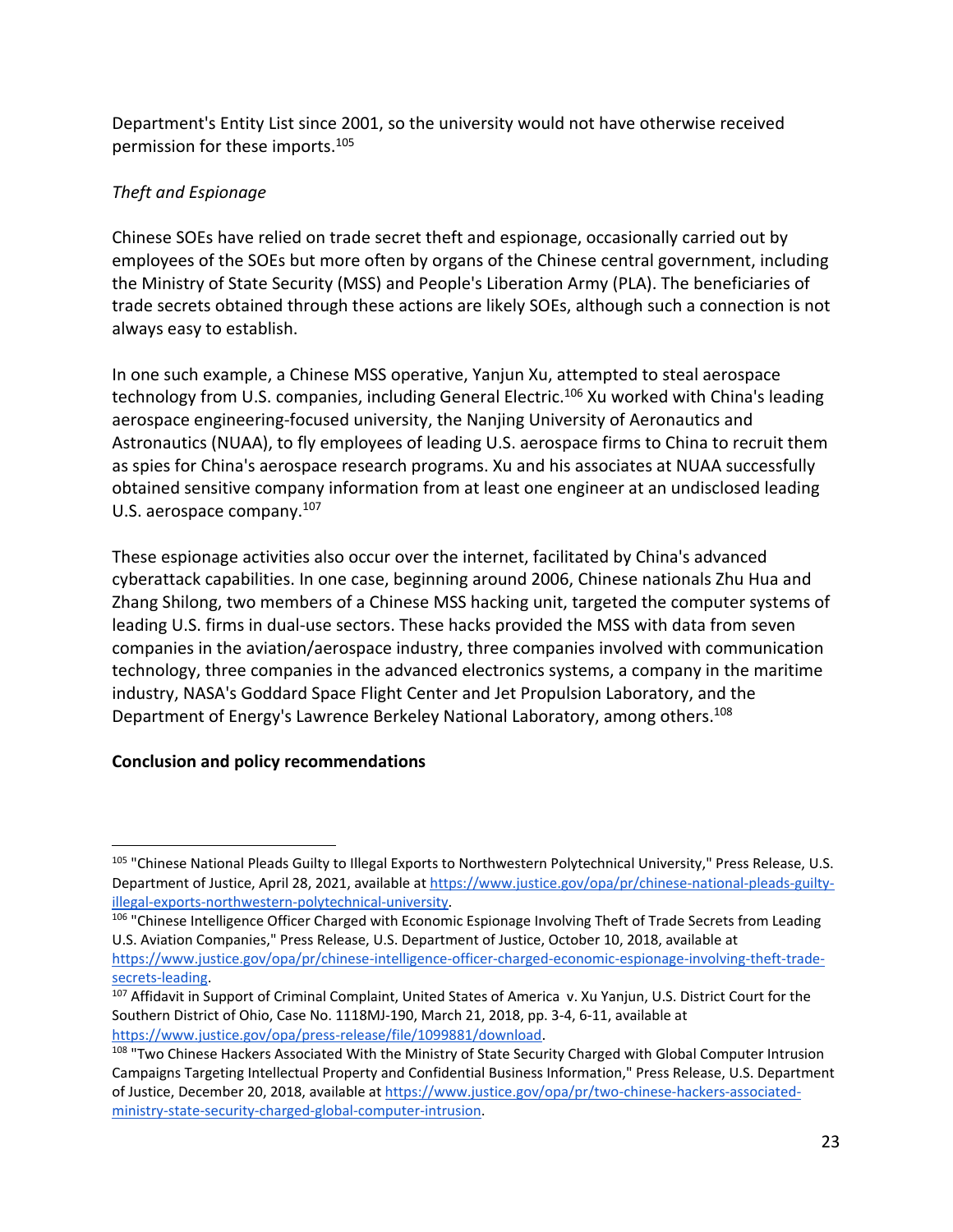The nonproliferation regime is constructed around the NPT, buttressed by technology controls set forth in multilateral supply regimes that are implemented through national regulations, and enforced through U.N. and other sanctions and counterproliferation measures. Despite a series of nonproliferation pledges and commitments over decades, the actions of the Chinese state, SOEs, and China‐based entities have continued to undermine each component of this regime, as illustrated in the examples above. Through its actions, China continues to:

- selectively ignore MTCR and NSG-related commitments when commercial or other imperatives have prevailed;
- support the evasion of U.N. sanctions on Iran and North Korea by hosting firms and individuals supplying or financing those countries; and
- flout U.S. export controls and cooperative agreements in order to obtain sensitive technology.

In light of these trends, U.S. policy vis‐a‐vis China has shifted from seeking engagement with China to a more competitive paradigm. It remains useful and important for the United States to press China to fulfill its NSG commitments, to join and fully adhere to the MTCR, and to enforce U.N. sanctions and its new comprehensive export control law. However, the U.S. policy shift would also benefit from pursuing, in tandem, the following more punitive measures:

- 1. Continue to Target China‐based Suppliers of Proliferation Concern and Sanctions Evaders
- 2. Take Public Action on U.N. Findings on North Korea to Circumvent Chinese Obstruction
- 3. Expand the Chinese Military‐Industrial Complex List (NS‐CMIC List)
- 4. Mitigate the Proliferation Risk Posed by Cooperation with Chinese Universities
- 5. Support the Development of a CFIUS‐like Review Process in Partner Countries

## *Continue to Target China‐based Suppliers of Proliferation Concern and Sanctions Evaders*

Most private firms and individuals operating in China and supplying countries of concern, as well as Chinese SOEs, may not have a footprint in the United States and therefore may not be harmed economically by the imposition of U.S. sanctions. Designating them and publicizing their support nevertheless has value for U.S. nonproliferation objectives. First, it raises awareness among U.S. suppliers about the ongoing risk of illicit procurement when dealing with potential new clients and the critical role that China‐based entities play in this trade. Second, it identifies specific parties involved; while these parties may not have assets or interests in the United States, they may well operate in other countries. Their operations there could be harmed once U.S. sanctions, particularly secondary sanctions, are enacted. Third, it provides U.S. partners with information they can use to prevent proliferation.

#### *Take Public Action on U.N. Findings on North Korea to Circumvent Chinese Obstruction*

The U.N. Panel of Experts has recommended numerous entities and vessels for designation by the Security Council's 1718 Committee. However, none have ultimately been sanctioned,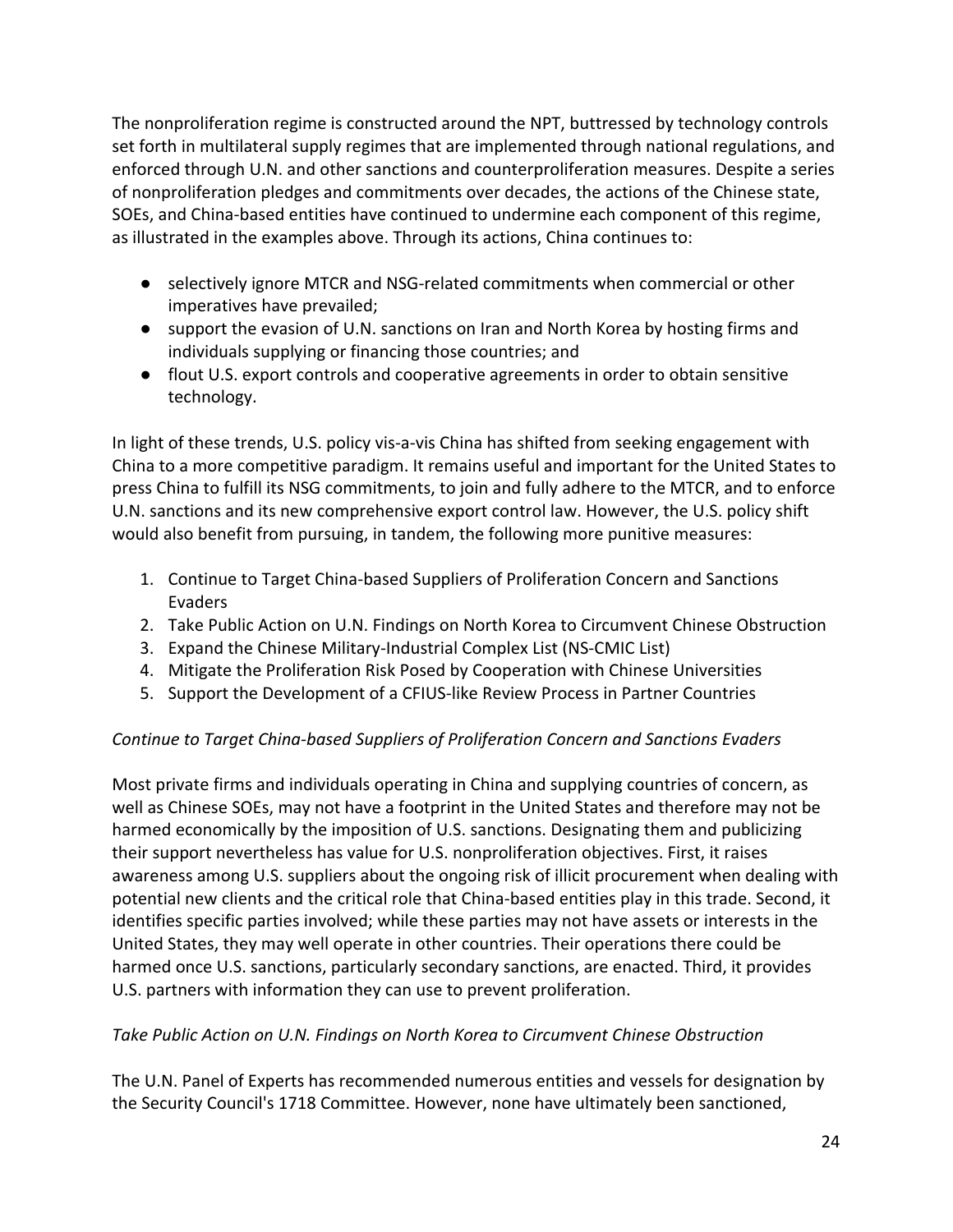largely because of the unwillingness of China (and Russia) to support such action. This harms the overall implementation of U.N. sanctions against North Korea and deprives a number of countries that are regularly exploited by North Korean sanctions evaders of clear guidance on how to counter their actions.

The United States could raise awareness about the Panel's findings through the imposition of sanctions on these entities and vessels. Of the 25 entities and individuals and 31 vessels recommended for designation since the Panel's March 2018 report, only one entity, two individuals, and two vessels have been sanctioned by the United States, and these sanctions were already in effect when the Panel made its recommendations. U.S. sanctions play a key role in public diplomacy efforts to increase compliance with U.N. sanctions and send a strong signal to countries implementing these sanctions.

The United States should also continue to publish advisories highlighting information presented in the Panel reports, in particular typologies of North Korean sanctions evasion tactics. This information provides partner countries with tangible steps they can take to counter North Korean procurement and more effectively enforce sectoral sanctions. U.S. government advisories are widely disseminated among public and private sector actors and have been useful in the past in engaging countries on improving their implementation of U.N. sanctions.<sup>109</sup>

### *Expand the Chinese Military‐Industrial Complex List (NS‐CMIC List)*

The growth of China's defense industry directly contributes to the quality and kind of technology China and Chinese companies can proliferate. The Biden administration's recent executive action refining the previous administration's restriction on outbound investment in Chinese military companies is an important step forward. By cutting off investment flows to these companies, the U.S. government will help limit the resources available for their efforts to develop leading edge military and dual‐use technology.

In its current version, however, the list does not yet adequately name all companies involved in the Chinese defense industry. Specifically, the list does not include key subsidiaries of major defense SOEs, despite the fact that many of these subsidiaries are independently listed on financial markets. Under the executive order, any entity "owned or controlled by, directly or indirectly," a company either on the NS‐CMIC list or operating in the Chinese defense or

https://home.treasury.gov/system/files/126/dprk\_supplychain\_advisory\_07232018.pdf.

<sup>109 &</sup>quot;North Korea Ballistic Missile Procurement Advisory," U.S. Departments of Commerce, State, and the Treasury, September 1, 2020, available at

https://home.treasury.gov/system/files/126/20200901\_nk\_ballistic\_missile\_advisory.pdf; "North Korea Sanctions Advisory: Updated Guidance on Addressing North Korea's Illicit Shipping Practices," U.S. Departments of State and the Treasury and the U.S. Coast Guard, March 21, 2019, available at

https://home.treasury.gov/system/files/126/dprk\_vessel\_advisory\_03212019.pdf; "North Korea Sanctions and Enforcement Actions Advisory: Risks for Businesses with Supply Chain Links to North Korea," U.S. Departments of Homeland Security, State, and the Treasury, July 23, 2018, available at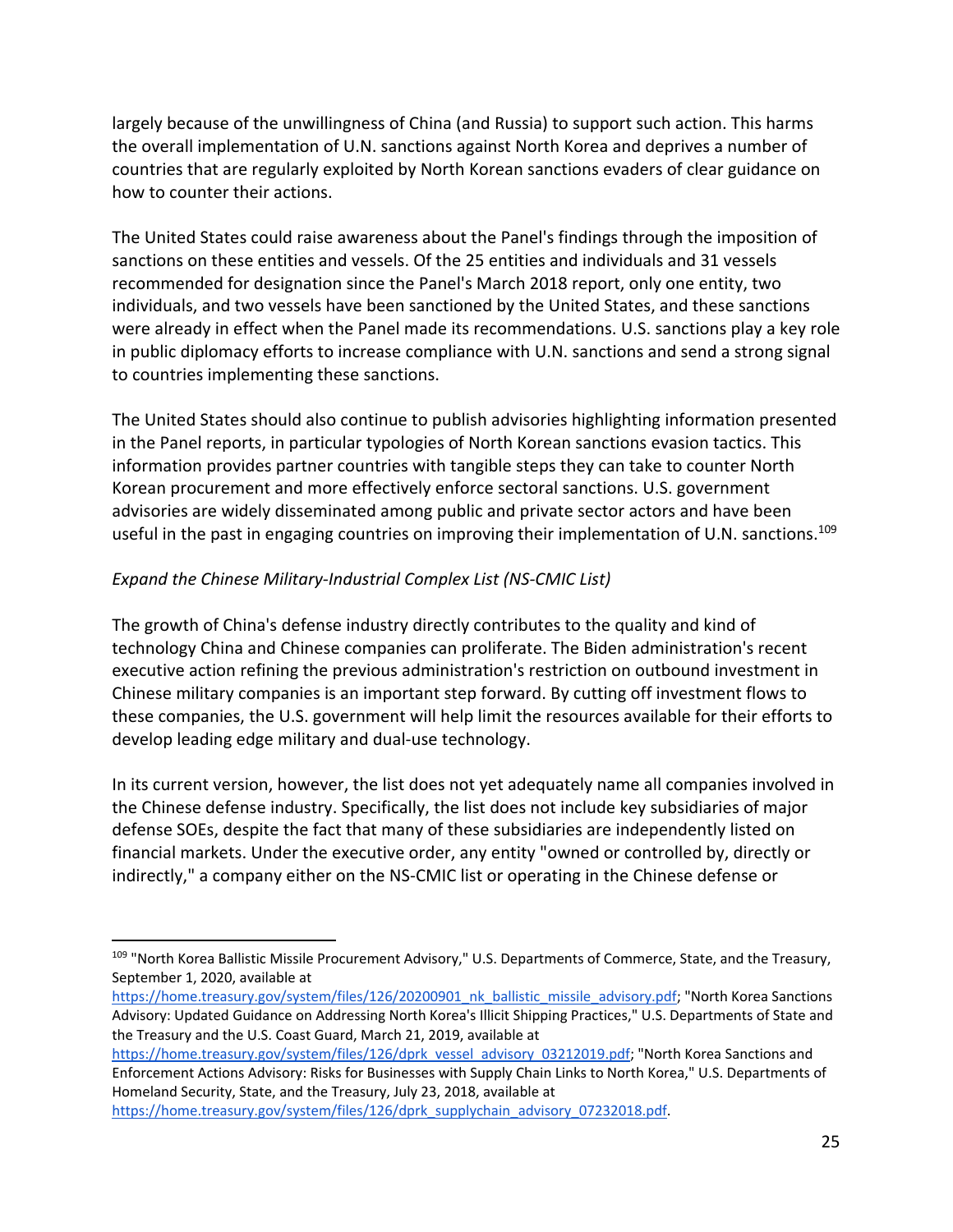surveillance industry can also be listed.<sup>110</sup> Accordingly, the administration should identify additional subsidiaries of NS‐CMIC listed companies in order to ensure that these subsidiaries cannot evade U.S. investment restrictions. The Treasury Department should also provide a comprehensive list of additional identifier information, including International Security Identification Numbers (ISIN) and aliases, to better inform investors and improve screening.

### *Manage the Proliferation Risk Posed by Cooperation with Chinese Universities*

Chinese universities contribute to the quality of technology that China and Chinese companies develop and can proliferate abroad. Some of these universities directly contribute to military research projects and in some cases, as described above, engage in economic espionage and export control evasion in the United States. The U.S. government could more actively regulate how U.S. parties interact with some of these universities.

The Commerce Department could list additional Chinese universities connected to the Chinese military on its Entity List and Military End User List, as a means of controlling the flow of U.S. dual‐use technology and know‐how to these universities. Commerce currently has trade restrictions on the seven major Chinese defense universities (colloquially known as the "Seven Sons of National Defense") and two other Chinese universities.<sup>111</sup> Based on research from the Australian Strategic Policy Institute and subsequent research conducted by the Wisconsin Project, however, some 50 universities directly affiliated with the Chinese defense industry regulatory agency, the State Administration of Science, Technology, and Industry for National Defense (SASTIND), do not appear on any U.S. government trade control list.<sup>112</sup> These universities receive funding from SASTIND, in collaboration with other ministries, to invest in academic departments and research capabilities related to national defense subjects.

 $\overline{a}$ 

https://web.archive.org/web/20191011004621/https://news.jlu.edu.cn/info/1021/42984.htm (in Chinese);

<sup>110</sup> "Executive Order 14032 of June 3, 2021 ‐ Addressing the Threat From Securities Investments That Finance Certain Companies of the People's Republic of China," the White House, Federal Register, Vol. 86, No. 107, June 7, 2021, pp. 30145‐30149, available at https://www.govinfo.gov/content/pkg/FR‐2021‐06‐07/pdf/2021‐12019.pdf. 111 The "Seven Sons of National Defense" are Beihang University, Beijing Institute of Technology, Harbin

Engineering University, Harbin Institute of Technology, Nanjing University of Aeronautics and Astronautics, Nanjing University of Science and Technology, and Northwest Polytechnical University. The other two universities are Sichuan University and the University of Electronic Science and Technology. For the "Seven Sons" see: "The Seven National Defense Schools Including Xi'an University of Technology Hosted the '2017 National Defense Seven Schools' Sichuan Key Central School Leadership Forum," Northwest Polytechnical University World Wide Web site, November 13, 2017, available at https://news.nwpu.edu.cn/info/1002/52306.htm (in Chinese); for the Entity List, see: "Supplement No. 4 to Part 744 ‐ Entity List," U.S. Department of Commerce, Bureau of Industry and Security, June 1, 2021, pp. 32, 36, 90, 130, 135, 154, 170, available at

https://www.bis.doc.gov/index.php/documents/regulations-docs/2326-supplement-no-4-to-part-744-entity-list-4/file.

<sup>112</sup> "Jilin University was Included in the 13th Five Year Plan of SASTIND and the Ministry of Education," Jilin University World Wide Web site, July 6, 2017, available at

<sup>&</sup>quot;National Defense Science and Technology Key Laboratory Management Methods," Harbin Institute of Technology Architecture School World Wide Web site, April 1, 2017, available at

https://web.archive.org/web/20190522041912/http:/jzxy.hit.edu.cn/2018/0518/c10586a208951/page.htm (in Chinese).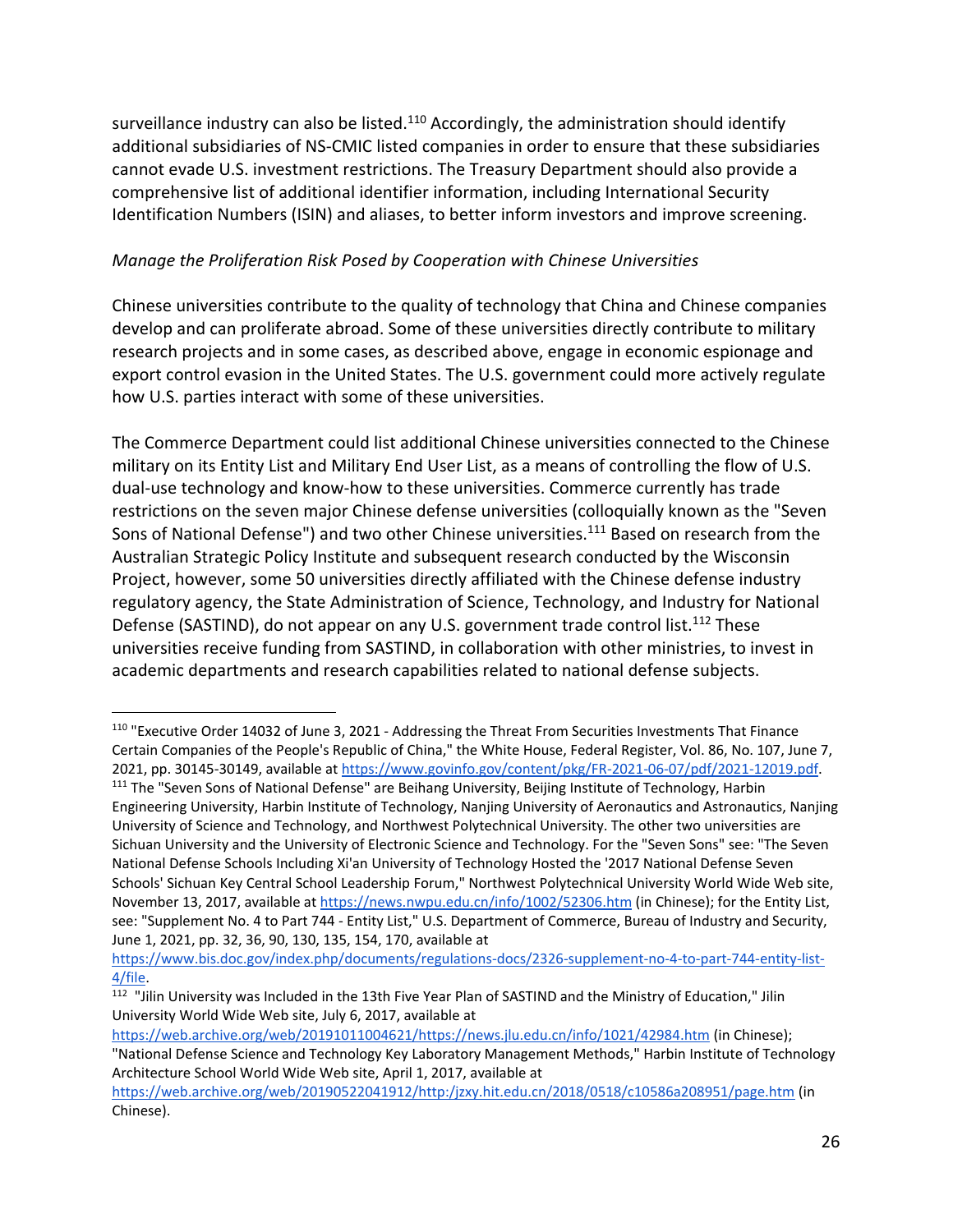Additional measures to highlight the potential proliferation threat from Chinese universities might include creating a "Chinese military university list" modeled on the Chinese military company list authorized in Section 1260H of the 2021 National Defense Authorization Act (NDAA).113 The Wisconsin Project has found that if the administration were to apply the 2021 NDAA's definition of "military‐civil fusion contributor" to Chinese universities, at least 61 Chinese universities would fall into this category based on their collaboration with SASTIND or other Chinese military projects.

Publishing such a list, even in the absence of specific regulatory action, could help inform U.S. universities engaging with their Chinese counterparts. While U.S. universities cannot collaborate on dual‐use technologies with universities and research institutes that appear on U.S. restricted party lists, they may engage in other forms of collaboration that facilitates the proliferation of U.S. know‐how to China. In a 2018 career fair, for instance, the Massachusetts Institute of Technology hosted two universities that are part of the "Seven Sons of National Defense" – Beihang University and Northwestern Polytechnical University – who were seeking to recruit job candidates with advanced degrees.<sup>114</sup>

### *Support the Development of a CFIUS‐like Review Process in Partner Countries*

China is expanding its influence in many parts of the world through state policies such as MCF, Made in China 2025, the Strategic Emerging Industries Plan, and the Belt and Road Initiative (BRI). Many countries, while welcoming Chinese investment, may not have a process for evaluating the national security risks that it poses. The United States could usefully provide support in this regard, by advocating for and providing technical support on establishing a review process for such investment, modeled on the Committee on Foreign Investment in the United States (CFIUS).

Without such a mechanism for formal review, it may be difficult for U.S. partner countries to evaluate the risk of Chinese investment or acquisitions in strategic sectors. The CFIUS review process may cover a broad range of transactions, which is well adapted to the diversity of risk from Chinese acquisition, from obvious investments in the dual‐use or military sectors, to robotics, green energy, medicine and biotechnology, and more. By supporting the creation of such a review process, the United States would create a permanent institutional mechanism within partner countries, which could have a more sustained impact on China's ability to enter new markets of strategic significance in U.S. partner countries.

1

<sup>113</sup> "DOD Releases List of Chinese Military Companies in Accordance With Section 1260H of the National Defense Authorization Act for Fiscal Year 2021," Press Release, U.S. Department of Defense, June 3, 2021, available at https://www.defense.gov/Newsroom/Releases/Release/Article/2645126/dod-releases-list-of-chinese-militarycompanies‐in‐accordance‐with‐section‐1260/.

<sup>114</sup> "Beihang University," 2018 Fair Company Info, MIT Asia Club World Wide Web site, available at http://asianclub.mit.edu/2018/beihang‐university.